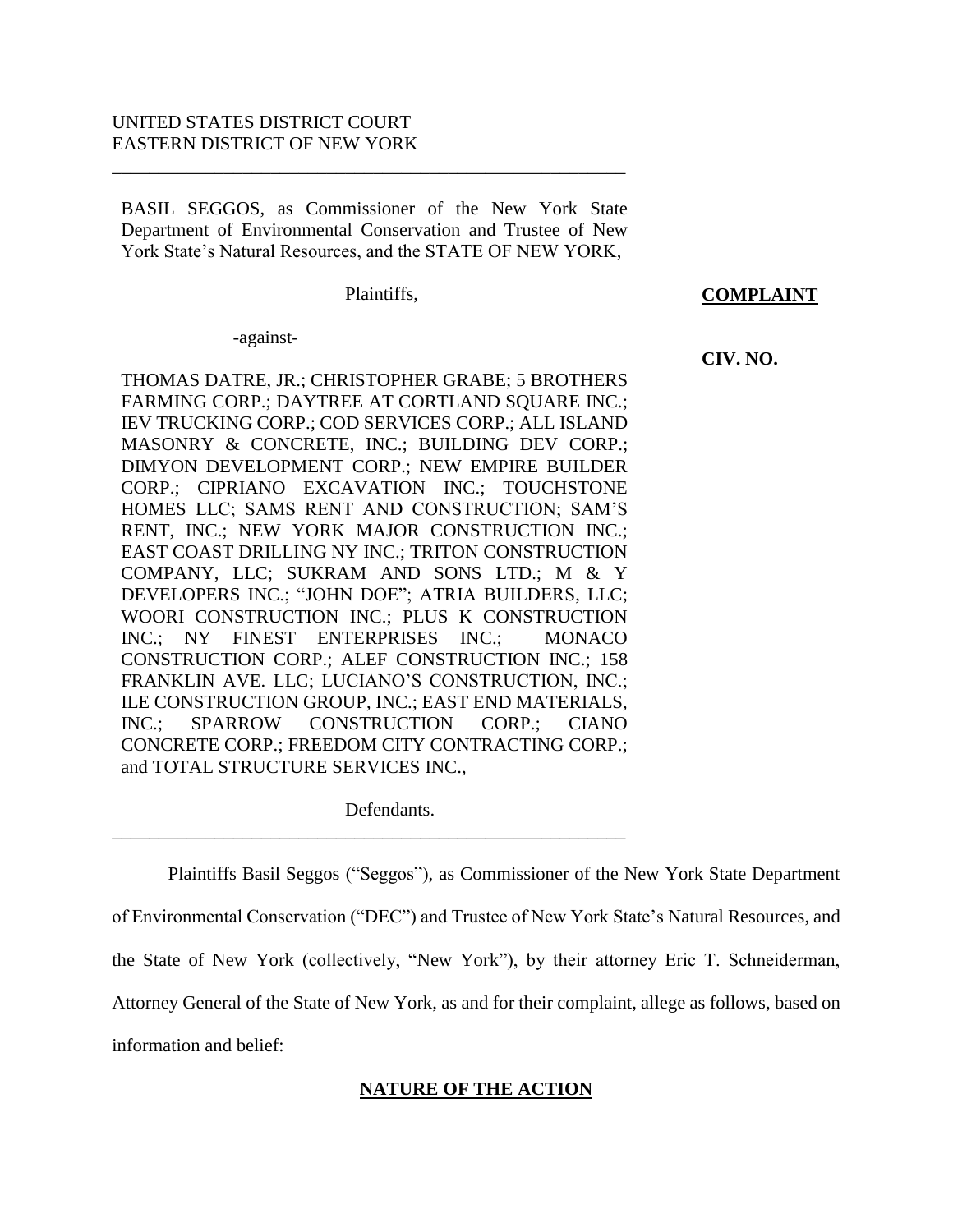1. By their nature, construction projects generate significant construction waste. In the New York City metropolitan area, this waste includes urban soil that typically contains substances that the U.S. Environmental Protection Agency and DEC have deemed hazardous, sometimes commingled with construction and demolition debris that includes building components that contain hazardous substances (together, "construction waste"). From mid-2013 through spring 2014, tens of thousands of tons of construction waste containing hazardous substances were transported from multiple construction sites in the New York City metropolitan area and dumped at Roberto Clemente Park (the "Park"), a public park in Brentwood, Long Island. As a result of the dumping, the Park closed on May 5, 2014, for investigation, testing, and removal of the construction waste and restoration of the Park. As of the filing of this lawsuit, the Park remains closed to the public. Prior to its closing, the Park was a primary and popular location for residents of Brentwood and other members of the public to engage in a wide range of outdoor activities, and the Park's closure has deprived them of their use and enjoyment of the Park.

2. New York brings this action under the Comprehensive Environmental Response, Compensation and Liability Act of 1980, 42 U.S.C. §§ 9601-9675 ("CERCLA"), as amended, New York Real Property Actions and Proceedings Law § 841, and New York common law, against contractors who arranged for the disposal of construction waste from their construction sites, and the waste brokers and haulers with whom they dealt. New York seeks to recover natural resource and other damages caused by the release of hazardous substances at the Park and its resulting closure, including the costs of assessing the natural resource damages.

## **JURISDICTION AND VENUE**

3. This Court has exclusive jurisdiction over the First Claim for Relief, which arises under the laws of the United States, pursuant to 28 U.S.C. §§ 1331 and 2201 and 42 U.S.C. §§ 9607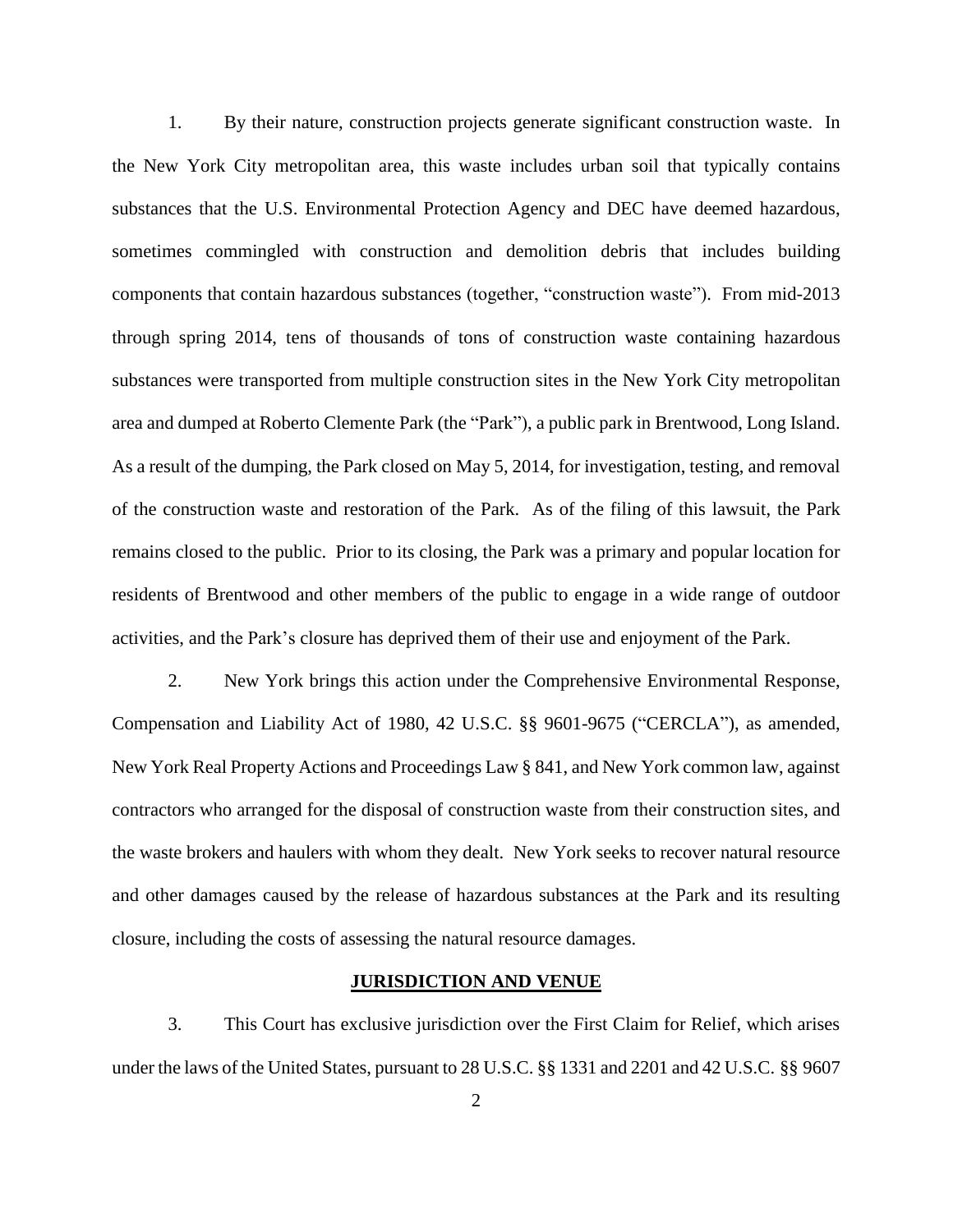and 9613. The Court has supplemental jurisdiction, under 28 U.S.C. § 1367, over the Second Claim for Relief, which is based on New York Real Property Actions and Proceedings Law § 841 and New York common law, and the Third Claim for Relief, which is based on New York common law, and both of which arise out of a common nucleus of operative facts shared with the First Claim for Relief.

4. Venue is proper in this District pursuant to 42 U.S.C. § 9613(b) and 28 U.S.C. § 1391(b) because the release of hazardous substances that gives rise to this action occurred in the Park, which is located within this District.

#### **THE PARTIES**

# **I. PLAINTIFFS**

5. Plaintiff Seggos, as Commissioner of DEC, is the designated Trustee of New York's Natural Resources under CERCLA, 42 U.S.C. § 9607(f)(2)(B). Seggos brings this action under CERCLA to recover natural resource damages relating to the closure of the Park.

6. Plaintiff State of New York, as a body politic and a sovereign entity, brings this action on behalf of itself and as parens patriae, trustee, guardian, and representative on behalf of all residents and citizens of the State of New York, particularly those individuals who live in the vicinity of the Park.

7. The State of New York brings this action under CERCLA, New York Real Property Actions and Proceedings Law § 841, and New York common law to recover damages relating to the closure of the Park as a result of the release of hazardous substances.

# **II. OPERATOR/TRANSPORTER DEFENDANTS**

8. Thomas Datre, Jr. ("Datre") is the principal of 5 Brothers Farming Corp. and a resident of Suffolk County, New York.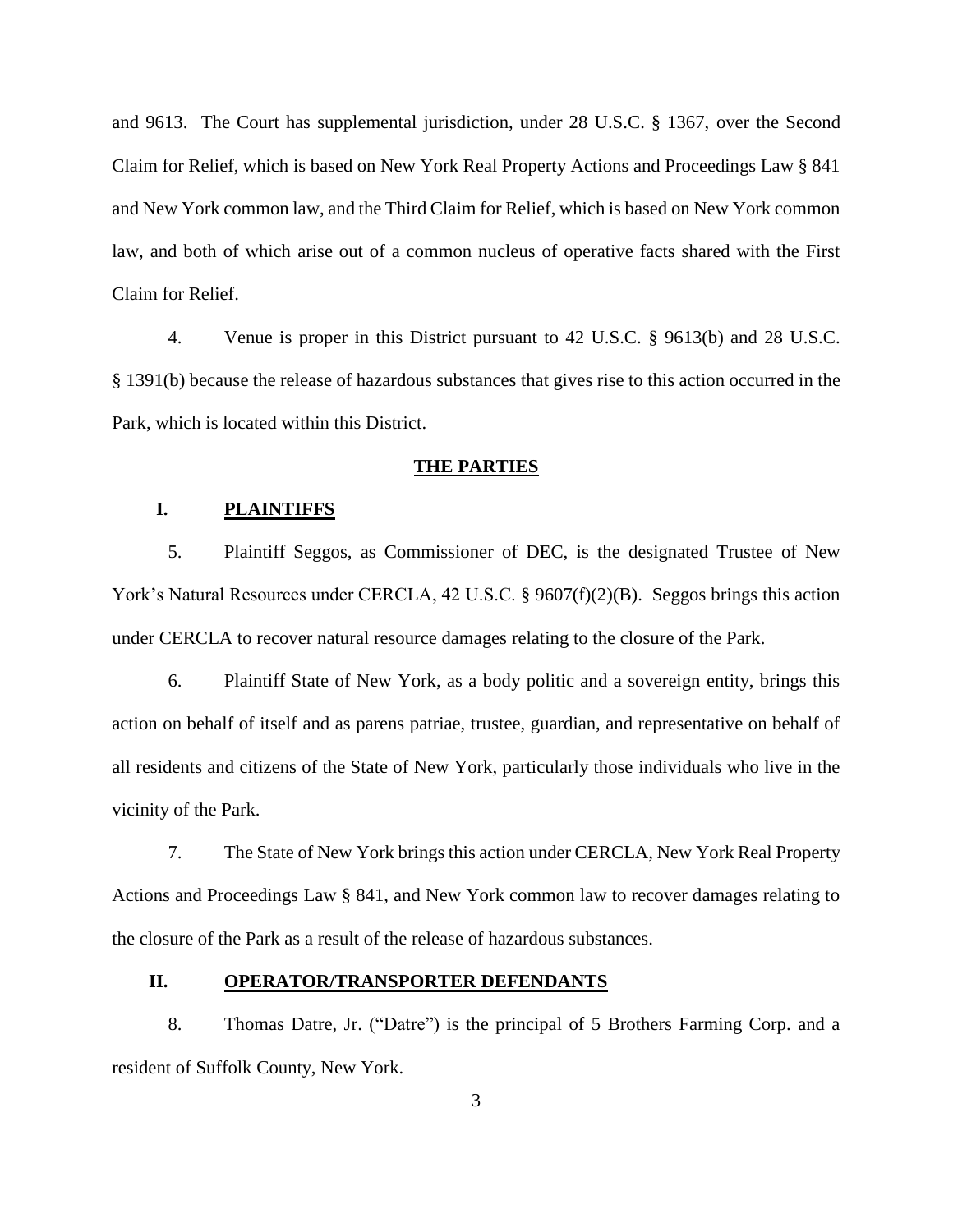9. Christopher Grabe ("Grabe") is a resident of Coram, New York.

10. 5 Brothers Farming Corp. ("5 Brothers") is a domestic business corporation with a registered address of 1442 Clauverie Road, Middleburg, New York, 12112.

11. Daytree at Cortland Square Inc. ("Daytree") is a domestic business corporation with a registered address of 2150 5th Ave., Ste C, Ronkonkoma, New York, 11779.

12. Datre, Grabe, Daytree, and 5 Brothers (together, the "Datres"), transported construction waste that contained hazardous substances to the Park from construction sites in the New York City metropolitan area. At the Park, the Datres managed, directed, or otherwise conducted operations relating to the disposal of the construction waste containing hazardous substances and made decisions about compliance with environmental laws and regulations.

# **III. ARRANGER DEFENDANTS**

#### **a. Broker Defendants**

13. IEV Trucking Corp. ("IEV") is a domestic business corporation organized under the laws of the State of New York with a registered address of 4 Oneill Avenue, Bay Shore, New York. IEV acted as a broker for the removal and disposal of construction waste from construction sites in the New York City metropolitan area. IEV arranged by contract or otherwise for that construction waste containing hazardous substances to be disposed by the Datres, who transported the waste to the Park.

14. COD Services Corp. ("COD") is a domestic business corporation organized under the laws of the State of New York with a registered address of 21 Claridge Circle, Manhasset, New York. COD acted as a broker for the removal and disposal of construction waste containing hazardous substances from construction sites in the New York City metropolitan area. COD arranged by contract or otherwise for that construction waste to be disposed by the Datres, who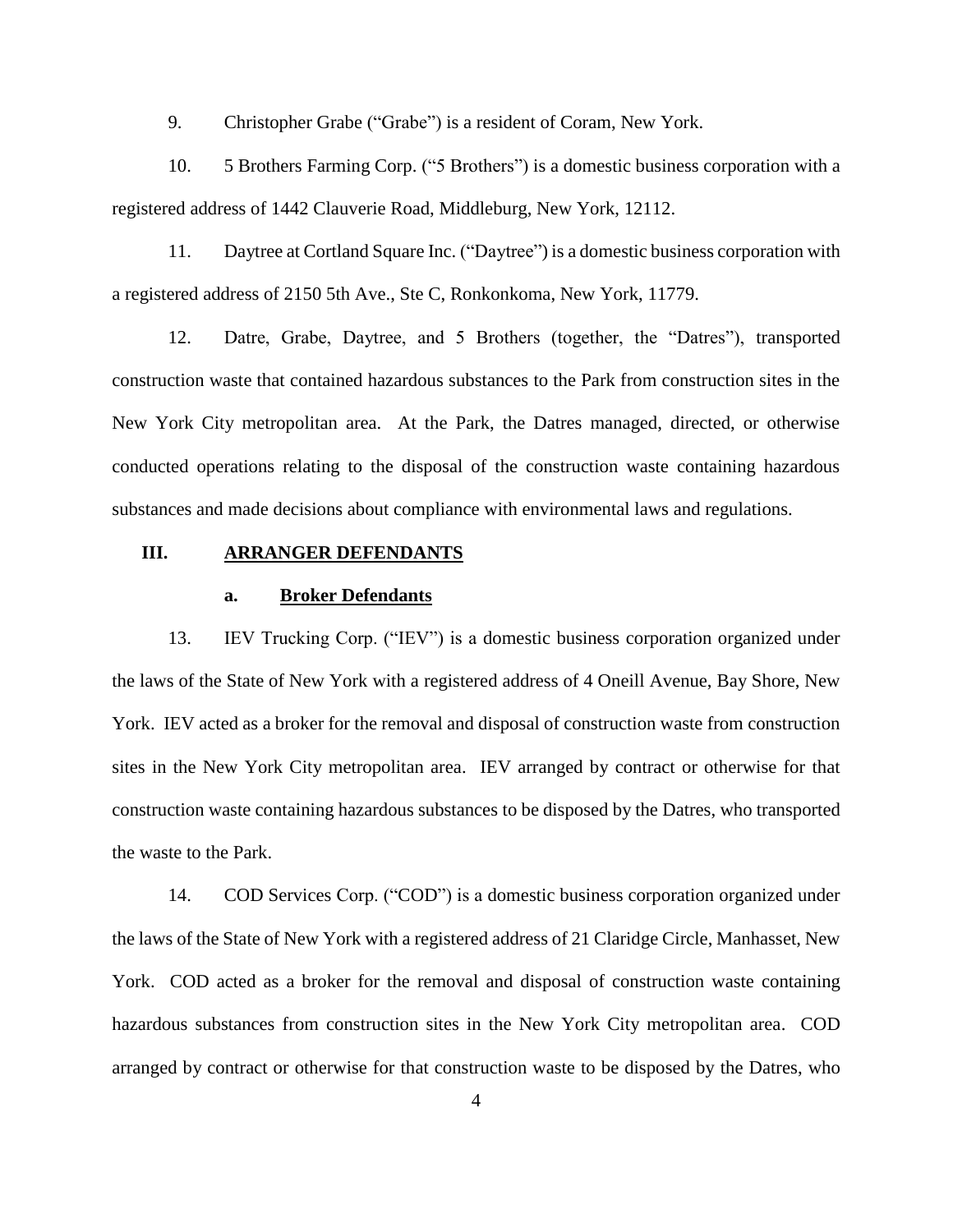transported the waste to the Park.

## **b. 96 Wythe Avenue Defendants**

15. All Island Masonry & Concrete, Inc. ("All Island") is a domestic business corporation organized under the laws of the State of New York with a registered address of 16 Wanda Terrace, Farmingville, New York. All Island was the excavation subcontractor at 96 Wythe Avenue, 59 North 10th Street, and/or 61 North 10th Street in Brooklyn, New York (Block 2295; Lots 21, 28, 29) ("96 Wythe Ave."), and arranged by contract or otherwise for construction waste containing hazardous substances to be disposed by other parties, who transported the waste to the Park.

16. Building Dev Corp. ("Building Dev") is a domestic business corporation organized under the laws of the State of New York with a registered address of 199 Lee Ave., Ste 952, Brooklyn, New York. Building Dev was a general contractor for construction at 96 Wythe Ave. Building Dev and/or a second general contractor, Dimyon Development Corp., arranged by contract or otherwise for construction waste containing hazardous substances to be disposed by other parties, who transported the waste to the Park.

17. Dimyon Development Corp. ("Dimyon") is a domestic business corporation organized under the laws of the State of New York with a registered address of 199 Lee Avenue, Suite 952, Brooklyn, New York. Dimyon replaced Building Dev as the general contractor for construction at 96 Wythe Ave. Dimyon and/or Building Dev arranged by contract or otherwise for construction waste containing hazardous substances to be disposed by other parties, who transported the waste to the Park.

# **c. 65 Park Place Defendant**

18. New Empire Builder Corp. ("New Empire") is a domestic business corporation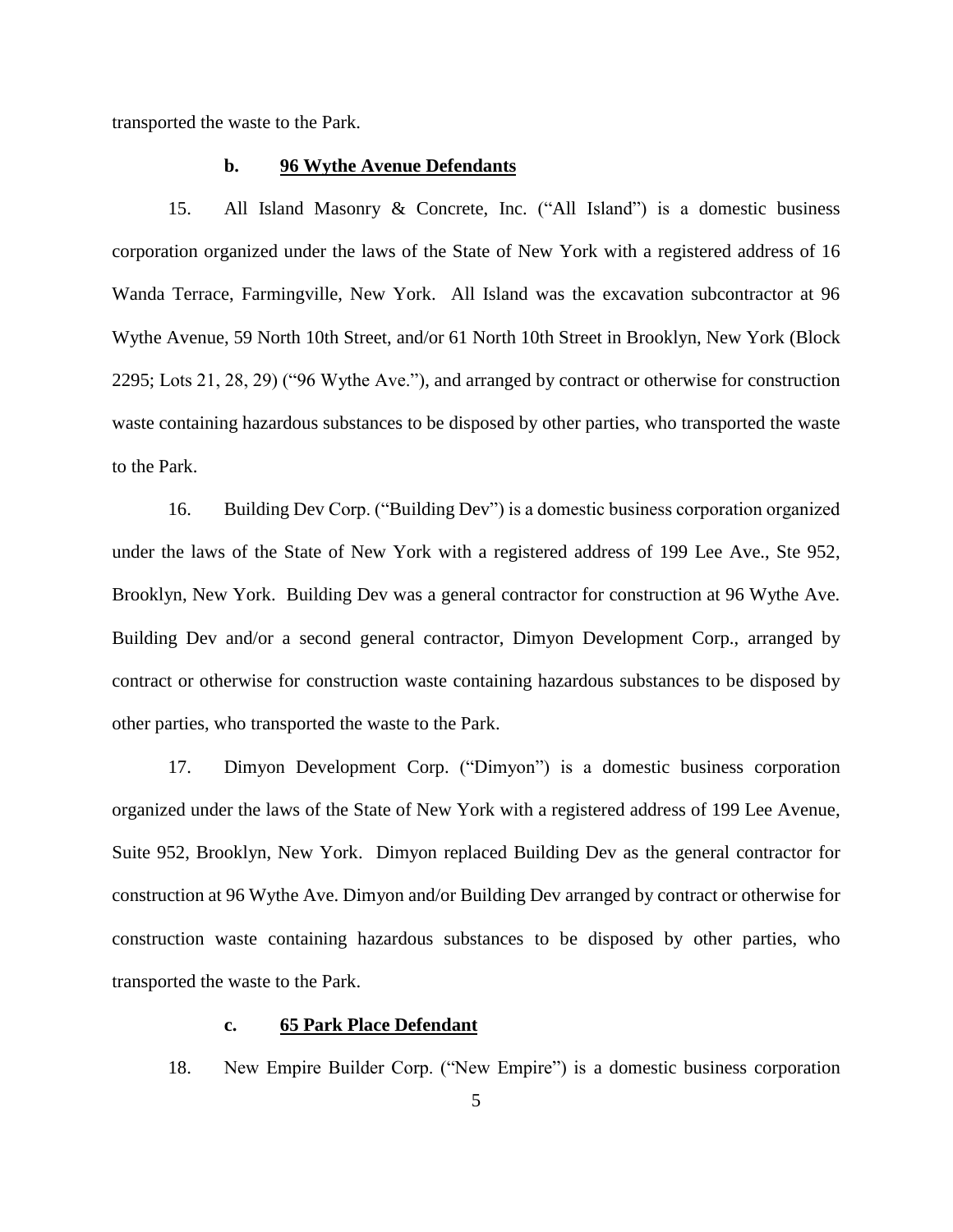organized under the laws of the State of New York with a registered address of 4920 3rd Avenue, Brooklyn, New York. New Empire was the contractor for general construction and excavation services at 65 Park Place, Brooklyn, New York (Block 938; Lot 7503) ("65 Park Pl."), and arranged by contract or otherwise for construction waste containing hazardous substances to be disposed by other parties, who transported the waste to the Park.

## **d. 32 Sinclair Drive Defendants**

19. Cipriano Excavation Inc. ("Cipriano") is a domestic business corporation organized under the laws of the State of New York with a registered address of 77 Roslyn Avenue, P.O. Box 450, Sea Cliff, New York. Cipriano was the excavation subcontractor for construction at 32 Sinclair Drive (Block 150; Lot 17) ("32 Sinclair Dr.") in Kings Point, New York, and arranged by contract or otherwise for waste containing hazardous substances to be disposed by other parties, who transported the waste to the Park.

20. Touchstone Homes LLC is a domestic limited liability company organized under the laws of the State of New York with a registered address of 770 Middleneck Road, Great Neck, New York. Touchstone Homes LLC ("Touchstone") was the general contractor for construction at 32 Sinclair Drive, and arranged by contract or otherwise for construction waste containing hazardous substances to be disposed by other parties, who transported the waste to the Park.

# **e. 115-121 Liberty Avenue Defendants**

21. Sams Rent and Construction ("Sams") is an unregistered entity with an address of 71-13 60th Lane, Ridgewood, New York. Sams is affiliated with Sam's Rent, Inc., a domestic business corporation organized under the laws of the State of New York with a registered address of 188-16 Woodhull Ave., Hollis, New York (together, "Sam's Construction"). Sam's Construction was the excavation subcontractor for construction at 115-121 Liberty Avenue,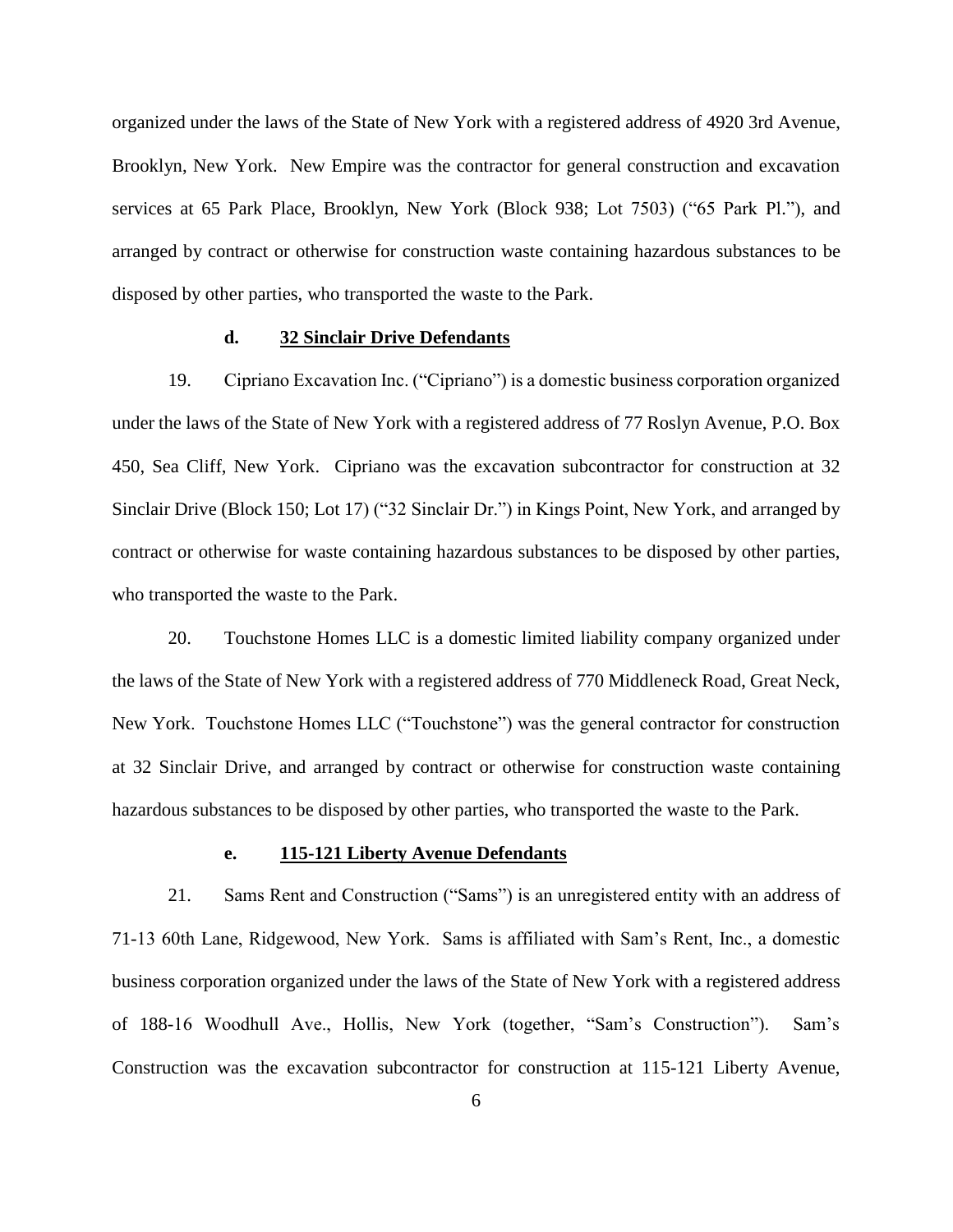Brooklyn, New York (Block 3676; Lot 30, f/k/a Lots 30, 32 and 34) ("115-121 Liberty Ave."), and arranged by contract or otherwise for construction waste containing hazardous substances to be disposed by other parties, who transported the waste to the Park.

22. New York Major Construction Inc. ("NY Major Construction") is a domestic business corporation organized under the laws of the State of New York with a registered address of 1736 55th Street, Brooklyn, New York. NY Major Construction was the general contractor for construction at 115-121 Liberty Ave., and arranged by contract or otherwise for construction waste containing hazardous substances to be disposed by other parties, who transported the waste to the Park.

# **f. 35-39 Cooper Square Defendants**

23. East Coast Drilling NY Inc. ("ECD") is a domestic business corporation organized under the laws of the State of New York with a registered address of 266 Broadway, Suite 401, Brooklyn, New York. ECD was the excavation subcontractor for construction at 35-39 Cooper Square, New York, New York (Block 461; Lots 6, 7 and 8) ("35-39 Cooper Sq."), and arranged by contract or otherwise for construction waste containing hazardous substances to be disposed by other parties, who transported the waste to the Park.

24. Triton Construction Company, LLC ("Triton") is a domestic limited liability company organized under the laws of the State of New York with a registered address of 30 East 33rd Street, 11th Floor, New York, New York. Triton was the general contractor for construction at 35-39 Cooper Sq., and arranged by contract or otherwise for construction waste containing hazardous substances to be disposed by other parties, who transported the waste to the Park.

# **g. 585-587 Central Avenue Defendants**

25. Sukram and Sons Ltd. ("Sukram") is a dissolved domestic business corporation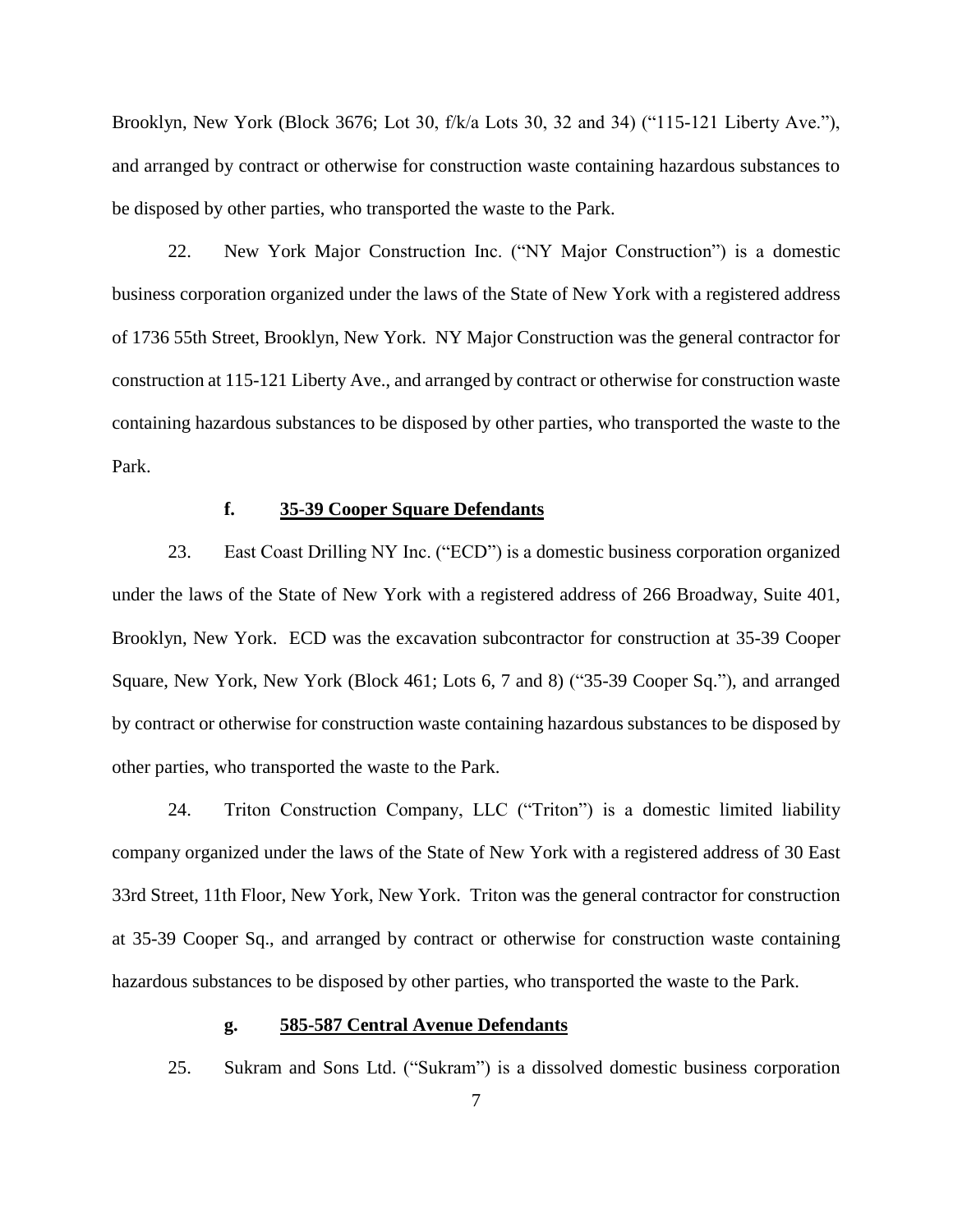organized under the laws of the State of New York with a registered address of P.O. Box 277, Copiague, New York. Sukram was the excavation subcontractor for construction at 585-587 Central Avenue, Brooklyn, New York (Block 3423; Lots 3, 4, 5, 6, 7, 8, 9, 10, 110[sic], 12) ("585- 587 Central Ave."), and arranged by contract or otherwise for construction waste containing hazardous substances to be disposed by other parties, who transported the waste to the Park.

26. M & Y Developers Inc. ("M & Y") is a domestic business corporation organized under the laws of the State of New York with a registered address of 713 Bedford Avenue, Brooklyn, New York. M & Y was the general contractor for construction at 585-587 Central Ave., and arranged by contract or otherwise for construction waste containing hazardous substances to be disposed by other parties, who transported the waste to the Park.

## **h. 636 Louisiana Avenue Defendants**

27. "John Doe" was the excavation subcontractor for construction at 636 Louisiana Avenue, Brooklyn, New York (Block 8235; Lot 140) ("636 Louisiana Ave."), and arranged by contract or otherwise for construction waste containing hazardous substances to be disposed by other parties, who transported the waste to the Park.

28. Atria Builders, LLC ("Atria Builders") is a domestic limited liability company organized under the laws of the State of New York with a registered address of 158-13 72nd Ave., Flushing, New York. Atria Builders was the general contractor for construction at 636 Louisiana Ave., and arranged by contract or otherwise for construction waste containing hazardous substances to be disposed by other parties, who transported the waste to the Park.

# **i. 209-43 45th Road Defendants**

29. Woori Construction Inc. ("Woori") is a domestic business corporation organized under the laws of the State of New York with a registered address of 152-36 Roosevelt Ave.,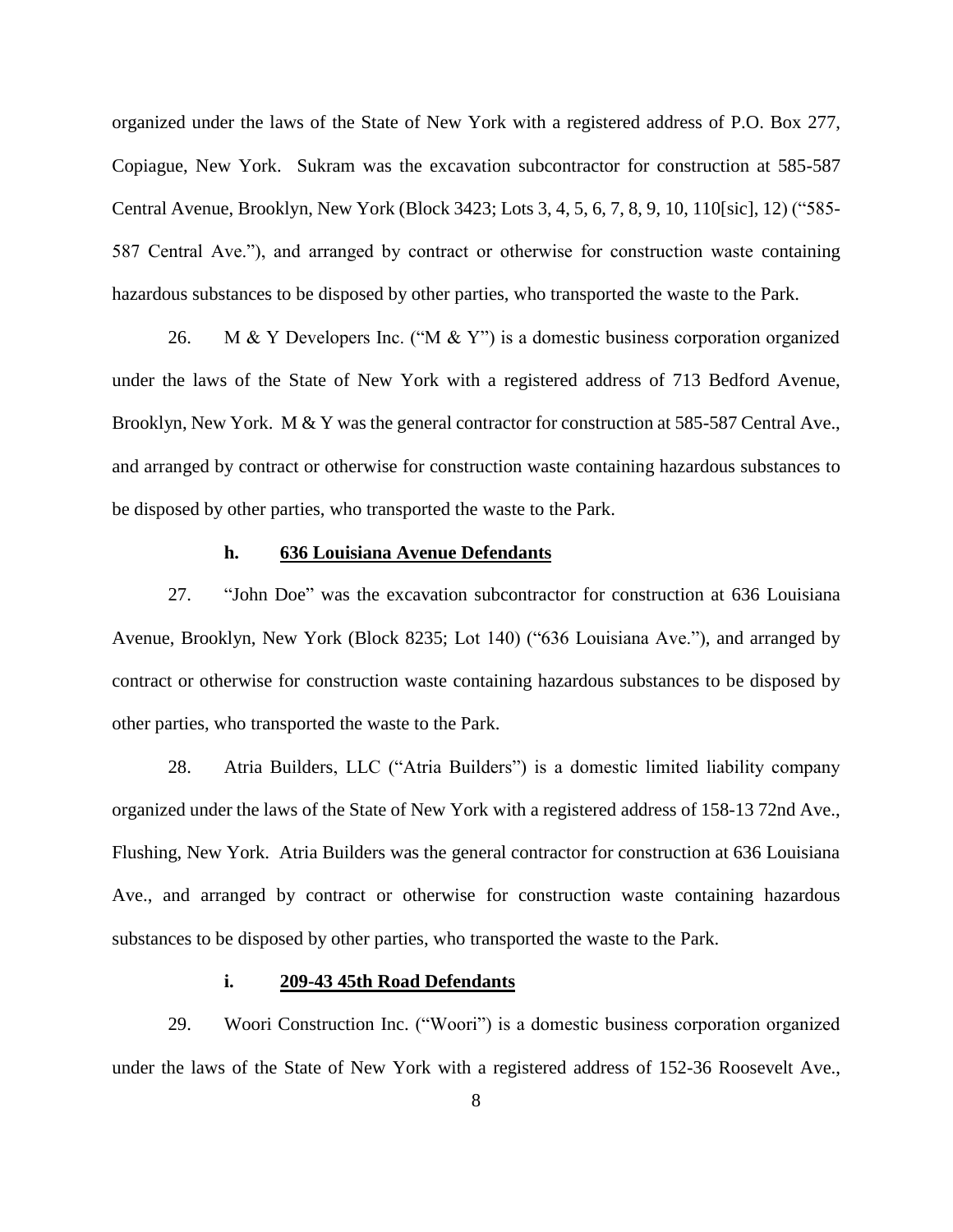Flushing, New York. Woori was a contractor for construction at 209-43 45th Road, a/k/a 210-04 to 210-08 Northern Boulevard Queens, New York (Block 7309; Lot 21) ("209-43 45th Rd."), and arranged by contract or otherwise for construction waste containing hazardous substances to be disposed by other parties, who transported the waste to the Park.

30. Plus K Construction Inc. ("Plus K") is a domestic business corporation organized under the laws of the State of New York with a registered address of 162-19 Depot Road, Suite 202, Flushing, New York. Plus K was a contractor for construction at 209-43 45th Rd., and arranged by contract or otherwise for construction waste containing hazardous substances to be disposed by other parties, who transported the waste to the Park.

# **j. 158 Franklin Avenue Defendants**

31. NY Finest Enterprises Inc. ("NY Finest") is a dissolved domestic business corporation organized under the laws of the State of New York with a registered address of 8502 7th Ave., Brooklyn, New York. NY Finest was a contractor for construction at 158 Franklin Avenue, Brooklyn, New York (Block 1912; Lot 35) ("158 Franklin Ave."), and arranged by contract or otherwise for construction waste containing hazardous substances to be disposed by other parties, who transported the waste to the Park.

32. Monaco Construction Corp. ("Monaco") is a domestic business corporation organized under the laws of the State of New York with a registered address of 7403 3rd Avenue, Brooklyn, New York. Monaco was a contractor for construction at 158 Franklin Ave., and arranged by contract or otherwise for construction waste containing hazardous substances to be disposed by other parties, who transported the waste to the Park.

33. Alef Construction Inc. ("Alef") is a domestic business corporation organized under the laws of the State of New York with a registered address of 4111 18th Avenue, Brooklyn, New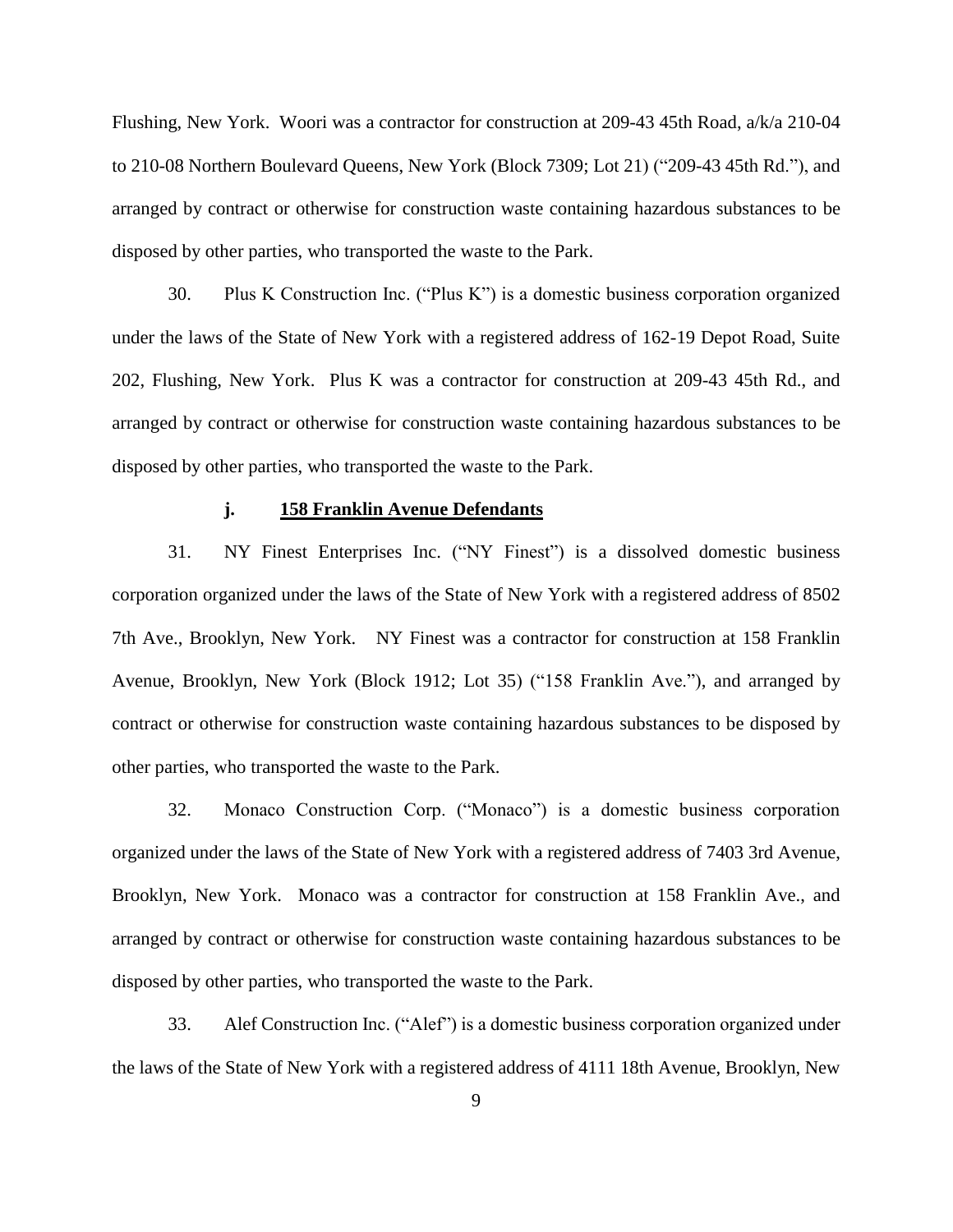York. Alef was a contractor for construction at 158 Franklin Ave. Alef arranged by contract or otherwise for construction waste containing hazardous substances to be disposed by other parties, who transported the waste to the Park.

34. 158 Franklin Ave. LLC ("158 Franklin LLC") is a domestic limited liability company with a registered address of 5310 17th Avenue, Brooklyn, New York. 158 Franklin LLC was a contractor for construction at 158 Franklin Ave. 158 Franklin LLC arranged by contract or otherwise for construction waste containing hazardous substances to be disposed by other parties, who transported the waste to the Park.

# **k. 194 Stuyvesant Avenue Defendants**

35. Luciano's Construction, Inc. ("Luciano") is a dissolved domestic business corporation organized under the laws of the State of New York with a registered address of 35-05 105th St., Apt. 3A, Corona, New York. Luciano was a contractor for construction at 194 Stuyvesant Avenue, Brooklyn, New York (Block 1630; Lot 45) ("194 Stuyvesant Ave."), and arranged by contract or otherwise for construction waste containing hazardous substances to be disposed by other parties, who transported the waste to the Park.

36. ILE Construction Group, Inc. ("ILE Construction") is a domestic business corporation organized under the laws of the State of New York with a registered address of 101 Broadway, Suite 500, Brooklyn, New York. ILE Construction was a contractor for construction at 194 Stuyvesant Ave., and arranged by contract or otherwise for construction waste containing hazardous substances to be disposed by other parties, who transported the waste to the Park.

# **l. 199 Mt. Eden Parkway Defendants**

37. East End Materials, Inc. ("East End") is a domestic business corporation organized under the laws of the State of New York with a registered address of P.O. Box 533, Wading River,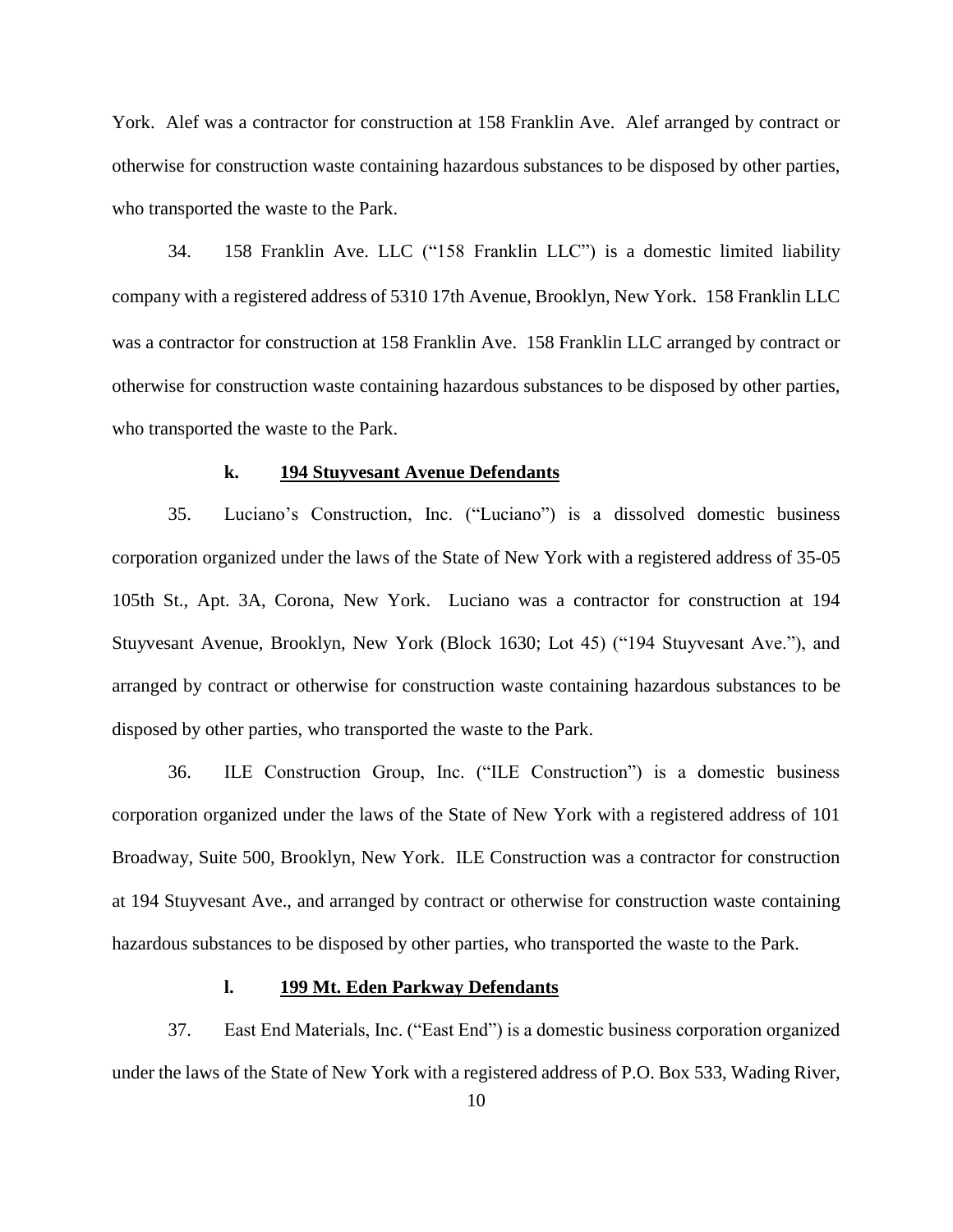New York. East End was the excavation subcontractor for construction at 199 Mt. Eden Parkway, Bronx, New York (Block 2824; Lot 19) ("199 Mt. Eden Pkwy."), and arranged by contract or otherwise for construction waste containing hazardous substances to be disposed by other parties, who transported the waste to the Park.

38. Sparrow Construction Corp. ("Sparrow") is a domestic business corporation organized under the laws of the State of New York with a registered address of 3743 White Plains Rd., Bronx, New York. Sparrow was the general contractor for construction at 199 Mt. Eden Pkwy and arranged by contract or otherwise for construction waste containing hazardous substances to be disposed by other parties, who transported the waste to the Park.

# **m. 516 Classon Avenue Defendants**

39. Ciano Concrete Corp. ("Ciano") is a domestic business corporation organized under the laws of the State of New York with a registered address of 35-05 105th St., Apt. 3A, Corona, New York. Moises Cardenas is the Chief Executive Officer of both Luciano and Ciano.

40. Luciano and/or Ciano was a contractor for construction at 516 Classon Avenue, Brooklyn, New York (Block 1993; Lot 33, f/k/a Lots 33 and 34) ("516 Classon Ave."), and arranged by contract or otherwise for construction waste containing hazardous substances to be disposed by other parties, who transported the waste to the Park.

41. ILE Construction was a general contractor for construction at 516 Classon Ave., and arranged by contract or otherwise for construction waste containing hazardous substances to be disposed by other parties, who transported the waste to the Park.

## **n. 867-869 45th Street Defendants**

42. Freedom City Contracting Corp. ("Freedom City") is a dissolved domestic business corporation organized under the laws of the State of New York with a registered address of 1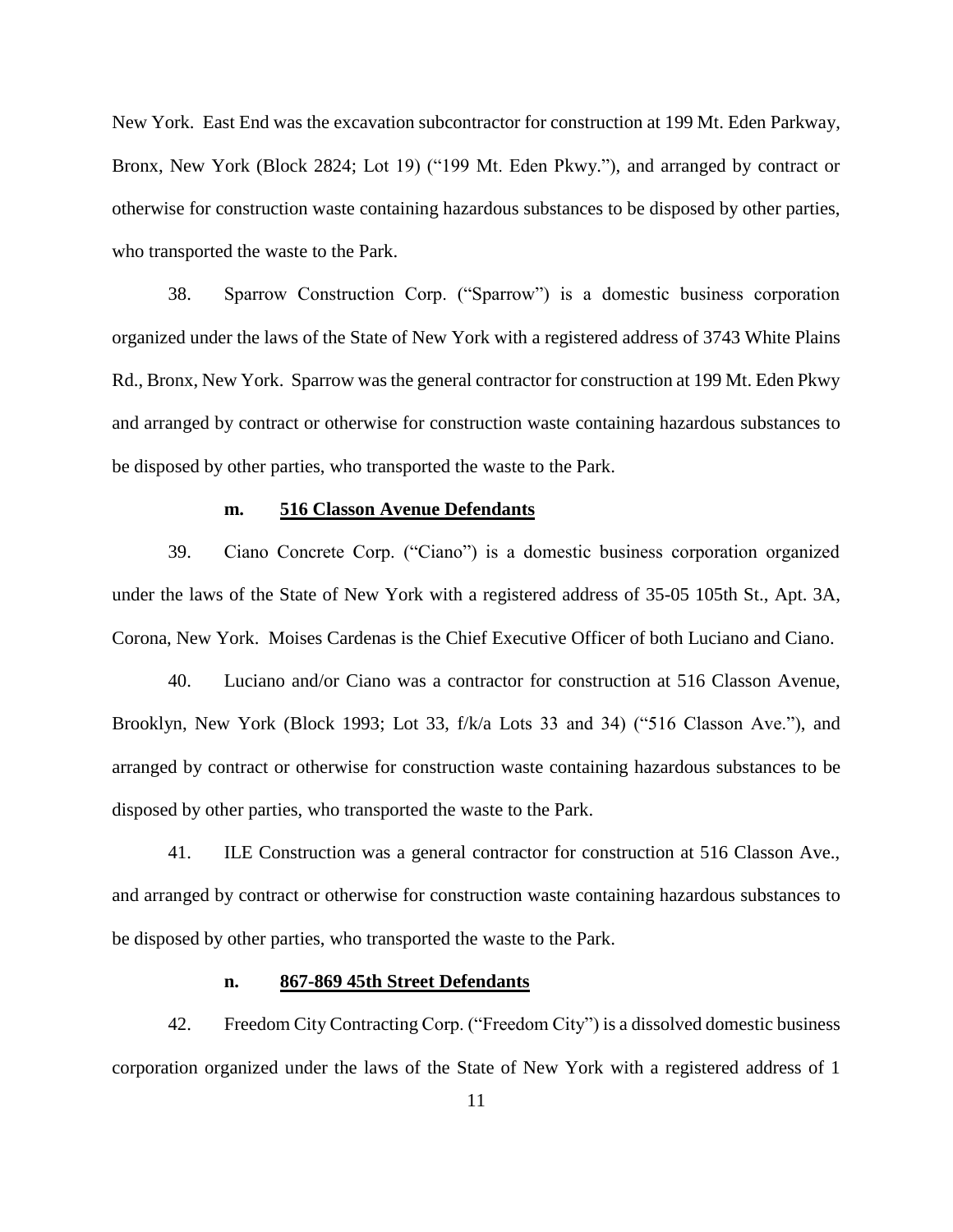Lawrence Road, Kings Park, New York. Freedom City was a contractor for demolition at 867- 869 45th Street, Brooklyn, New York (Block 742; Lots 48, 49; Condo Lot 7501) ("867-869 45th St."), and arranged by contract or otherwise for construction waste containing hazardous substances to be disposed by other parties, who transported the waste to the Park.

43. Total Structure Enterprise Inc. ("Total Structure") is a domestic business corporation organized under the laws of the State of New York with a registered address at 126- 20 37th Ave., Flushing, New York. Total Structure was a contractor for demolition at 867-869 45th St., and arranged by contract or otherwise for construction waste containing hazardous substances to be disposed by other parties, who transported the waste to the Park.

#### **LEGAL BACKGROUND**

#### **CERCLA**

44. CERCLA provides that, when there is a release or a threatened release of hazardous substances into the environment from a facility, certain categories of persons are liable to the States for "damages for injury to, destruction of, or loss of natural resources, including the reasonable costs of assessing such injury, destruction, or loss resulting from such a release." 42 U.S.C.  $§$  9607(a).

45. "Hazardous substances" are defined in 42 U.S.C. § 9601(14) to include substances that EPA has designated as hazardous under 42 U.S.C. § 9602. The substances that EPA has designated as hazardous are listed in 40 C.F.R. § 302.4.

46. A "release" includes "dumping, or disposing into the environment." *Id.* § 9601(22). "Environment" includes land surface. *Id.* § 9601(8).

47. A "facility" includes "any site or area where a hazardous substance has been deposited, stored, disposed or, or placed, or otherwise come to be located." *Id.* § 9601(9).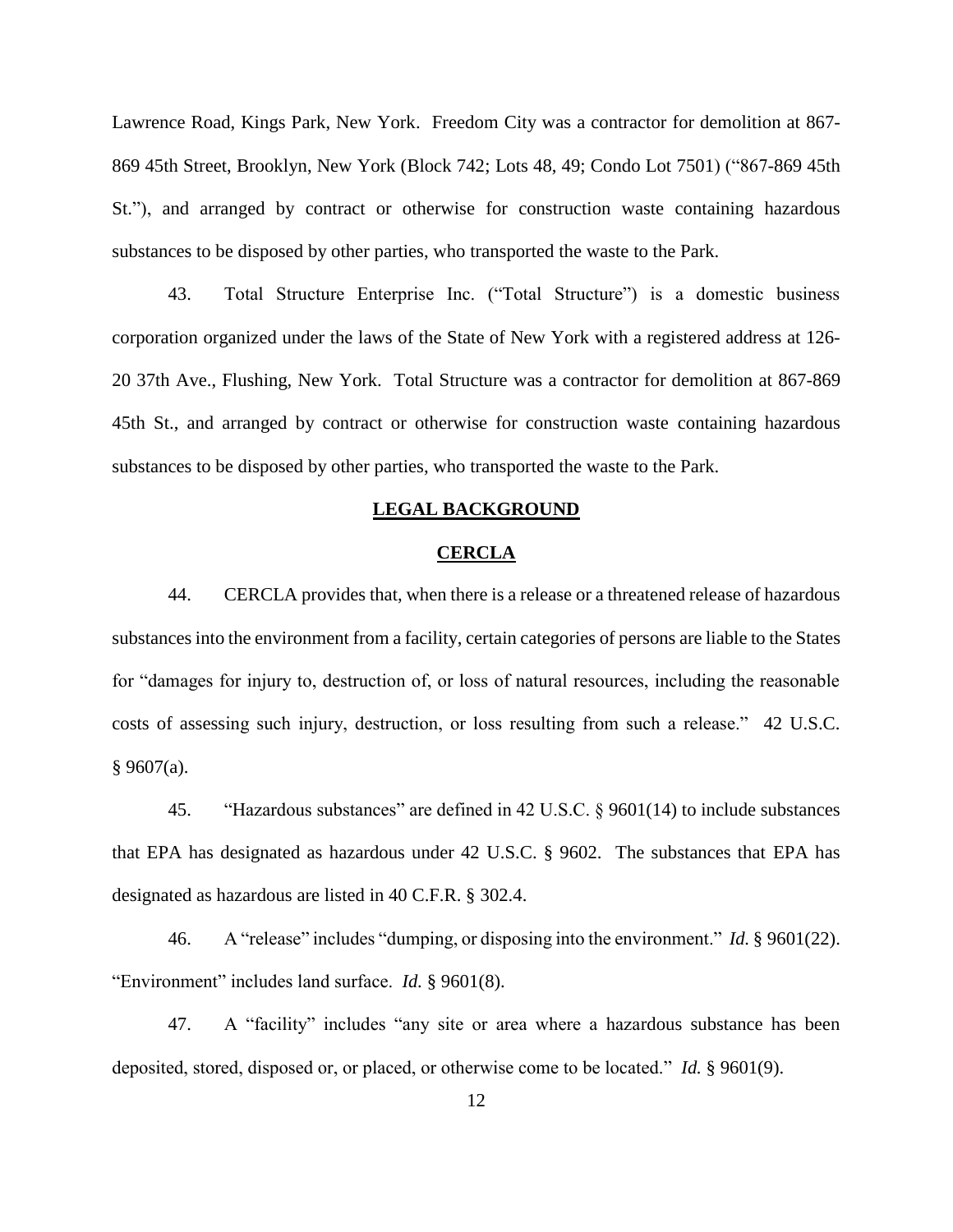48. "Natural resources" include "land" that is "held in trust by" a state. *Id.* § 9601(16).

49. Under New York law, all dedicated parks, including the Park, are held in trust for the people of New York. *Friends of Van Cortlandt Park v. City of New York*, 95 N.Y.2d 623, 631 (2001).

50. The persons liable for natural resource damages under 42 U.S.C. § 9607(a) include (1) operators of a facility at the time of disposal of hazardous substances; (2) "any person who by contract, agreement, or otherwise arranged for disposal or treatment, or arranged with a transporter for transport for disposal or treatment, of hazardous substances owned or possessed by such person, by any other party or entity, at any facility"; and (3) "any person who accepts or accepted any hazardous substances for transport" to facilities or sites "selected by such person, from which there is a release, or a threatened release which causes the incurrence of response costs, of a hazardous substance." "Persons" includes corporations. 42 U.S.C. § 9601(21).

# **New York Public Nuisance Law**

51. An action for public nuisance may be brought under New York common law and New York Real Property Actions and Proceedings Law § 841 for New York's recovery of natural resource damages where there is injury to a resource held in the public trust. A public nuisance is a condition that offends, interferes with, or causes damage to the public in the exercise of rights common to all, or interferes with the use by the public of a public place, in a manner such as to, among other things, endanger or injure the property, health, safety, or comfort of a considerable number of persons. Persons who cause or contribute to the creation or maintenance of a public nuisance are responsible for its abatement and for all costs, damages, and expenses arising from the public nuisance.

### **New York Negligence Law**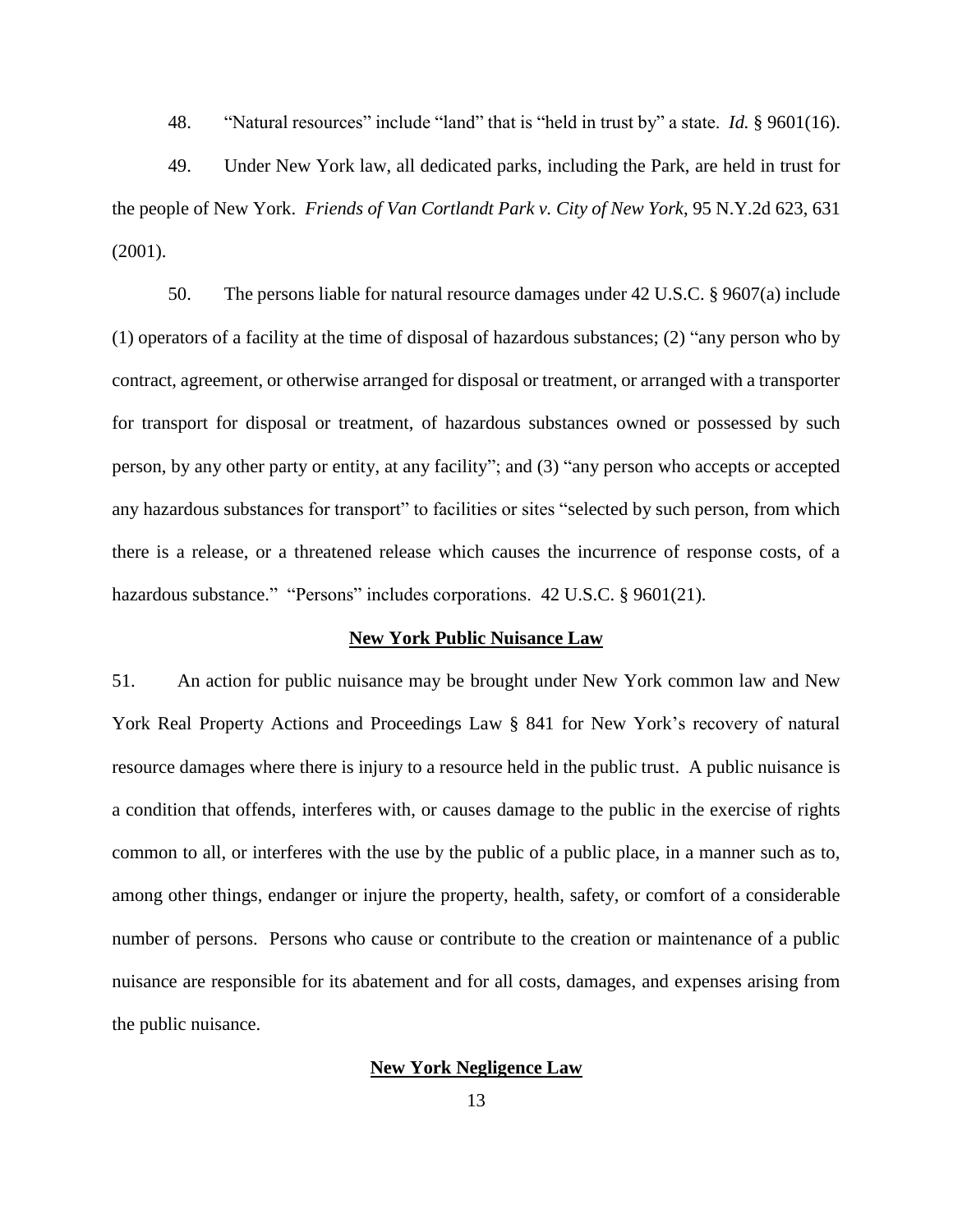52. An action for negligence may also be brought under New York common law for plaintiffs' recovery of natural resource damages where there is injury to a resource held in the public trust. In New York, the elements of a claim for negligence are duty, breach, causation, and damages. A tortfeasor's duty is determined by balancing various factors, including the wrongfulness of a defendant's action or inaction and an injured person's reasonable expectation of the duty of care owed. The breach of a duty renders a tortfeasor liable for all injuries that are the proximate result of the tort. Where multiple tortfeasors cause a single injury which is not reasonably capable of division, the tortfeasors may be held jointly and severally liable for the harm.

## **Regulation of Construction Wastes Pursuant to 6 N.Y.C.R.R. Part 360**

53. Under the Environmental Conservation Law and regulations of the State of New York, the disposal of construction and demolition ("C&D") debris or soils is unlawful except at authorized facilities or locations or at exempt locations.

54. Recognizable concrete, rock, brick, asphalt and soils that have not been in contact with spills from petroleum products, hazardous waste, or industrial waste may be disposed at registered receiving facilities. C&D debris, together with other materials authorized for acceptance, may be accepted at transfer stations pursuant to 6 N.Y.C.R.R. § 360-16, or at C&D landfills pursuant to 6 N.Y.C.R.R. § 360-7.

55. DEC may approve an exemption for the use of clean fill and soils as grade adjustment fill. 6 N.Y.C.R.R. § 360-8.6. To obtain such an exemption, the owner of a proposed receiving site must, at least thirty days before starting construction, notify DEC and the clerk of the town in which the project is located of the intention to receive and use such material for grade adjustment purposes, together with the exact nature, source, and volume of that waste, the time period over which the activity will occur, the contractor's identity, the exact location of the project,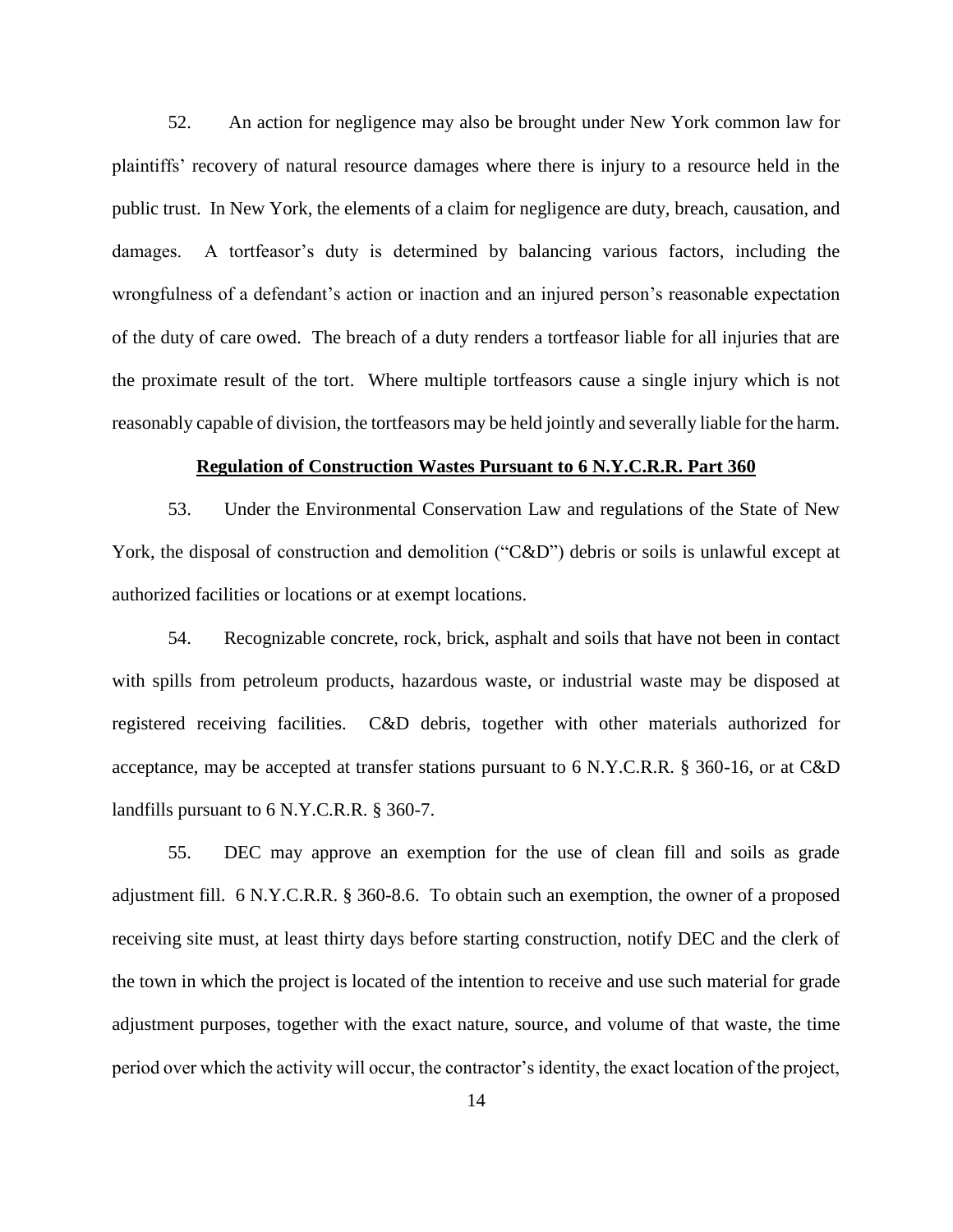and future use of the property, among other things. The owner must also represent that the material is not contaminated with spills of a petroleum product, hazardous waste or industrial waste, and that it is not commingled with any other solid waste.

### **The New York City Business Integrity Commission**

56. The New York City Business Integrity Commission ("BIC") is a regulatory and law enforcement agency that oversees the sanitation industry and public wholesale markets in New York City.

57. Under its charter, BIC licenses and registers businesses in the private sanitation industry to remove, and broker for the removal of, certain waste from commercial establishments in New York City. For BIC licensing and registration purposes, BIC regulates "trade waste," which includes C&D debris. New York City Administrative Code ("N.Y.C. Code"), Title 16-A, Chpt. 1, § 16-501(f).

58. Before BIC grants a license or registration, BIC conducts background investigations of the applicant business and its principals' good character, honesty, and integrity. BIC also conducts criminal investigations of the businesses it regulates.

59. It is unlawful for a business to collect, remove, or dispose of trade waste in New York City without first obtaining a license from BIC. N.Y.C. Code, Title 16-A, Chpt. 1, § 16-505(a). BIC, however, may issue a registration for such activity where a business that seeks to operate for the sole purposes of removing trade waste resulting from building demolition, construction, alteration, or excavation has applied for a license exemption. Rules of the City of New York ("R.C.N.Y."), §§ 2-03(a) and (d); N.Y.C. Code, Title 16-A, Chpt. 1, §§ 16-505(a) and (b). A registration issued by BIC is valid for a period of two years. 17 R.C.N.Y. § 2-07(a); N.Y.C. Code, § 16-506.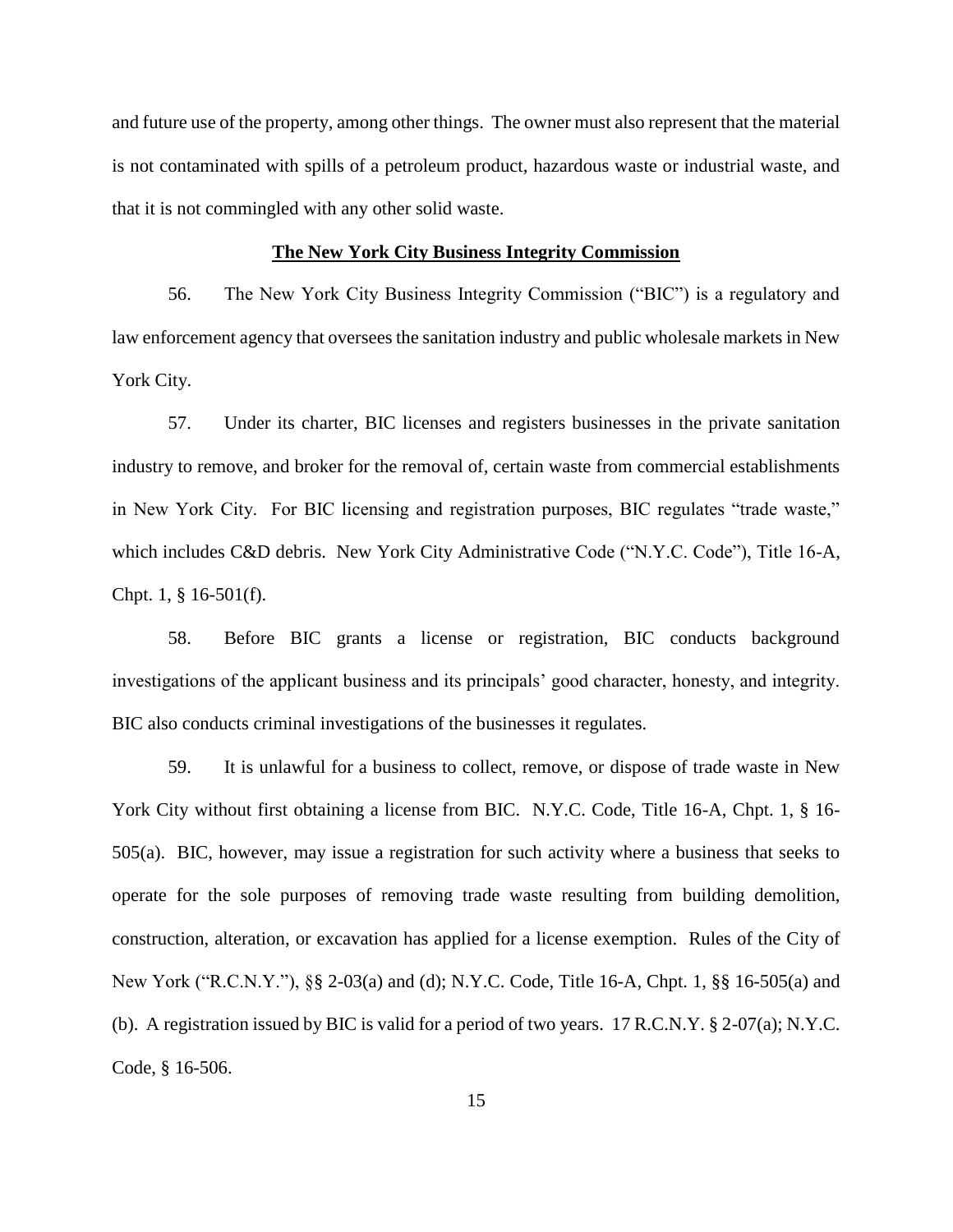60. Upon issuance of a registration to a registrant exempt from the licensing requirements, BIC will issue two license plates for each vehicle that will transport trade waste under the registration and for which a fee has been paid. 17 R.C.N.Y.  $\S$  7-03. A registrant may not permit a vehicle to be used in the course of collecting, removing or disposing of waste unless that vehicle that has been identified by its license plate and is covered by the registration and a fee has been paid for it. 17 R.C.N.Y. § 7-03.

61. Any person or entity who, for a fee, operates as a "trade waste broker," *i.e.*, to broker transactions between a commercial establishment (such as a construction site) and a trade waste business that is required to be licensed or registered, must first obtain a BIC registration. 17 R.C.N.Y. §§ 1-01, 6-01.

## **FACTUAL ALLEGATIONS**

# **Hazardous Substances in New York City Metropolitan Area Construction Waste**

62. Construction waste from the New York City metropolitan area typically contains hazardous substances.

63. Specifically, the majority of soil in New York City contains hazardous substances, including semi-volatile organic compounds ("SVOCs"), metals, and pesticides. Commonly found metals include lead, chromium, nickel, copper, zinc, and cadmium. Likely sources of lead contamination are lead paint from the exterior of buildings, leaded gasoline, lead plumbing and lead arsenate pesticides. Waste incineration and coal and oil combustion have also contributed to the presence of these SVOCs and metals in urban soils. In addition, a site where demolition of pre-1978 structures occurred will likely contain contaminated soils because use of lead paint was not banned until 1978.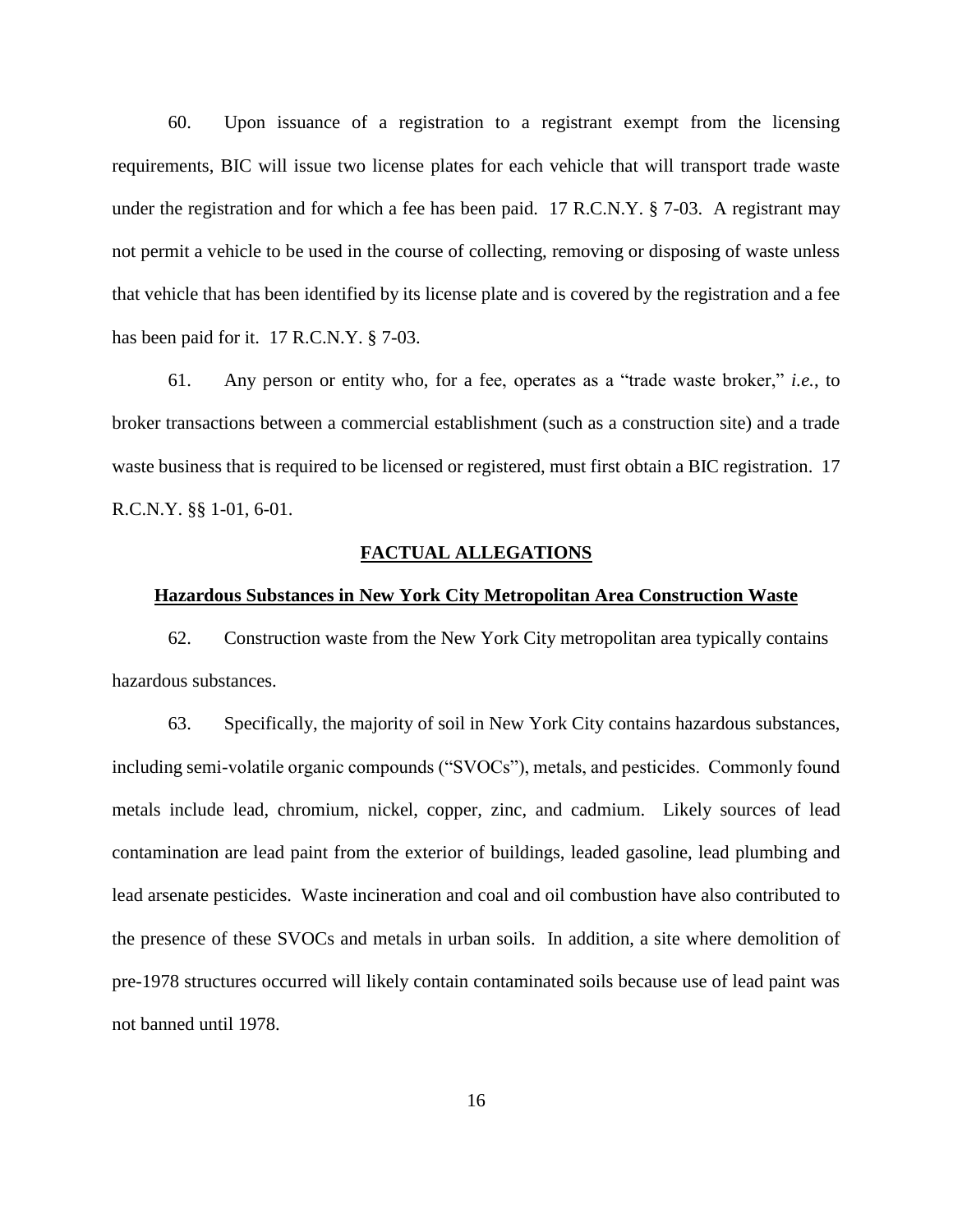64. Studies of urban gardens have shown that urban soil frequently contains contaminants such as SVOCs and heavy metals. A study of New York City gardens conducted in 2014 included metals analysis of 564 soil samples from fifty-four New York City community gardens and found at least one sample exceeding health-based guidance values in seventy percent of gardens. The New York City Department of Health ("DOH") warns urban gardeners that soil in New York City may contain chemical contaminants. DOH indicates that contaminants in New York City soils include lead and other metals, SVOCs, and pesticides. DOH warns that these chemicals "may be present at high levels and may pose a risk to human health." In particular, the likelihood that urban garden soils will be contaminated with some or all of the above mentioned contaminants are higher when the site is located in or next to an area that has: "painted structures, landfills, gas stations, auto body repair shops, dry cleaners, busy roadways, bridges, elevated rail lines, power plants or other manufacturing or industrial facilities."

65. Additionally, C&D debris from construction waste in the New York City metropolitan area will typically contain hazardous substances unless materials containing those substances have been removed before a building's demolition. Those materials include lead piping, lead paint, and asbestos-containing materials.

66. Environmental site assessments are typically performed in connection with the transferring, financing, or re-financing of property.

#### **The Park**

67. The Park, formerly known as Timberline Park, is located at 400 Broadway in Brentwood, New York, and is a dedicated park owned by the Town of Islip ("Town").

68. The Park is located in an area that DEC has identified as a "potential environmental justice area." Pursuant to DEC Commissioner Policy 29, Environmental Justice and Permitting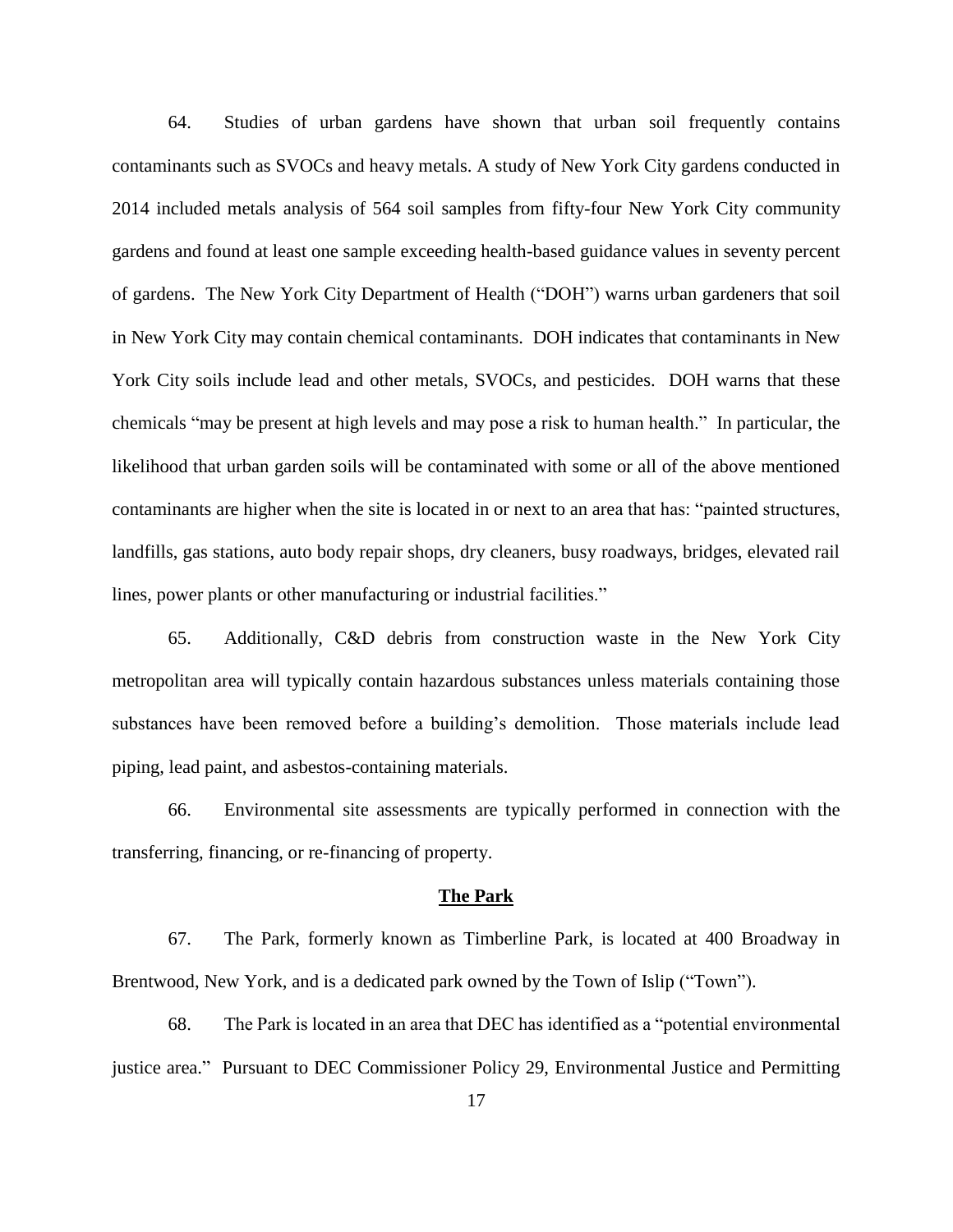(issued March 19, 2003), DEC defines such an area as "a minority or low-income community that may bear a disproportionate share of the negative environmental consequences resulting from industrial, municipal, or commercial operations or the execution of federal, state, local, and tribal programs and policies."

69. The Park covers approximately thirty acres. It is located in a residential area of Brentwood and has open green space, swimming pool facilities, playgrounds, baseball fields, basketball courts, and soccer fields. The Park also has a "recharge basin."

70. Before the Park was closed on May 5, 2014, the Park was used frequently by the public for outdoor recreational activities. Basketball games and tournaments were scheduled there. It was a gathering place for families. Children played on the playgrounds. The Town sponsored movie nights at the Park that were attended by several hundred people.

71. The soccer fields had deteriorated by 2013 due to heavy use.

72. The swimming pool had been closed nearly a year when the Park was closed on May 5, 2014, but the Town had received a grant to rehabilitate it, and had announced an intention to reopen it by summer 2014.

### **The Disposal of Hazardous Substances at the Park**

73. The events that led to dumping of hazardous substances in the Park began in or about April 2013, when members of a local church, Iglesia De Jesucristo Palabra Miel (the "Church") asked the Town for permission to rehabilitate the soccer fields through placement of topsoil and grass seed on the existing surface.

74. Two Town officials granted the Church permission to begin work in or around May 2013 at the Church's sole cost and expense. In May 2013, Church volunteers deposited topsoil and seed on the soccer fields.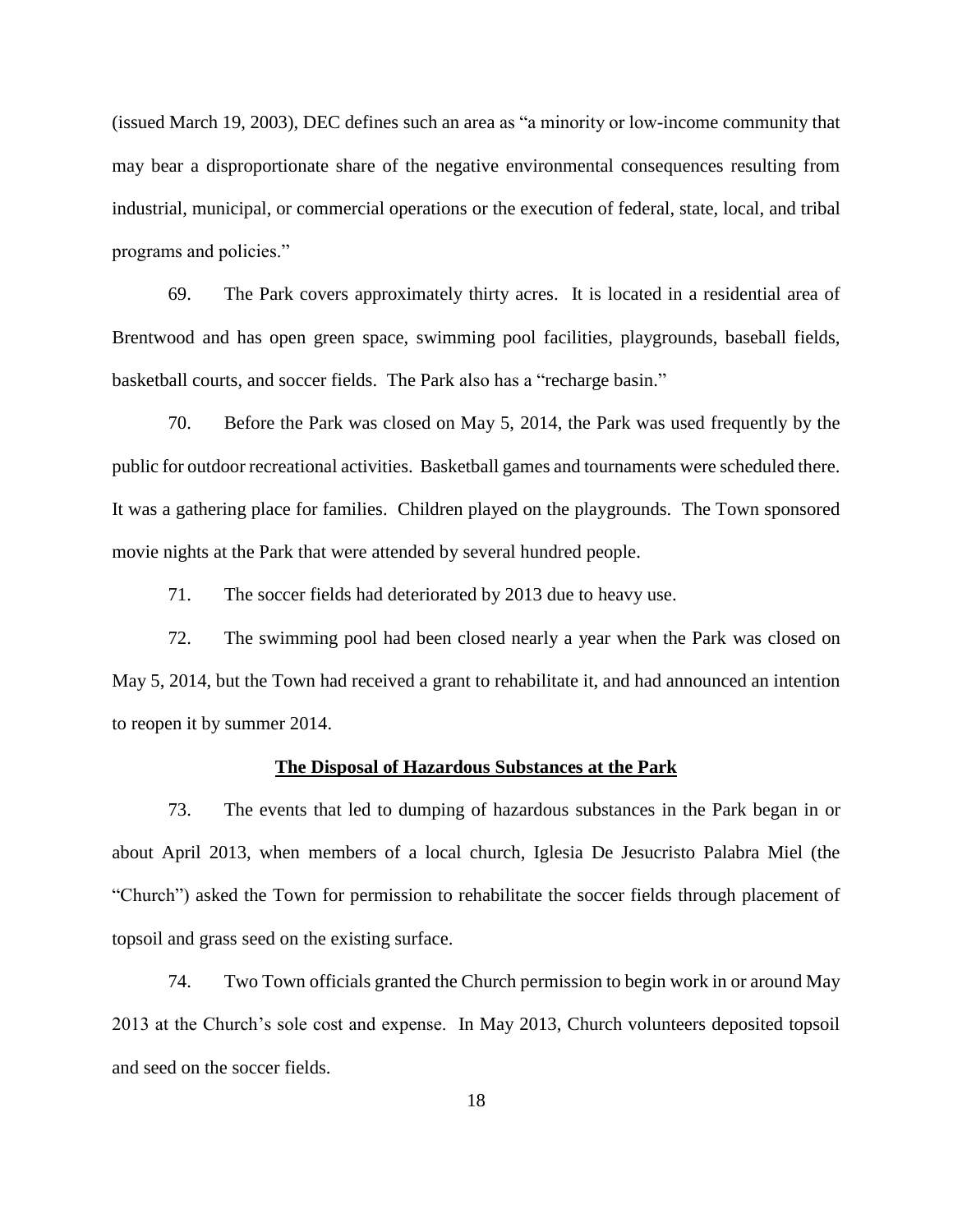75. In the period between May and July 2013, Datre and Grabe devised a scheme to unlawfully dispose construction waste at the Park.

76. Between August 2013 and April 2014, the Datres disposed several thousands of tons of construction waste in the Park. The construction waste was initially dumped in the soccer fields, but the dumping was later expanded to include the recharge basin.

77. In January 2014, parents and others in the community reported to the Town that brick, cement, rebar, and other debris were present in the recharge basin, making it dangerous for children to sled on the slopes of the basin.

78. On January 24 and 25, 2014, the Datres removed some of the construction waste from the recharge basin, leaving about 3,000 cubic yards.

79. In March and April 2014, the Datres disposed additional construction waste in the Park.

80. The construction waste that was dumped in the Park, which included rebar, wire, broken glass, tile and chunks of brick and wood, had been transported by the Datres from construction sites in the New York City metropolitan area. Statements made by Datre and Grabe acknowledge that they delivered such material from sites in New York City to dump in the Park. IEV and COD acted as brokers between contractors or subcontractors at those sites and the Datres.

81. The Park is not an authorized Part 360 receiving facility nor an approved exempt facility pursuant to 6 N.Y.C.R.R. § 360-8.6. No construction waste from sites in New York City, whether containing hazardous substances or not, could have been lawfully disposed at the Park.

82. According to statements by Datre and Grabe, the invoices sent by the Datres to IEV and C.O.D for their disposal of the construction waste delivered to the Park did not include any cost for lawful disposal.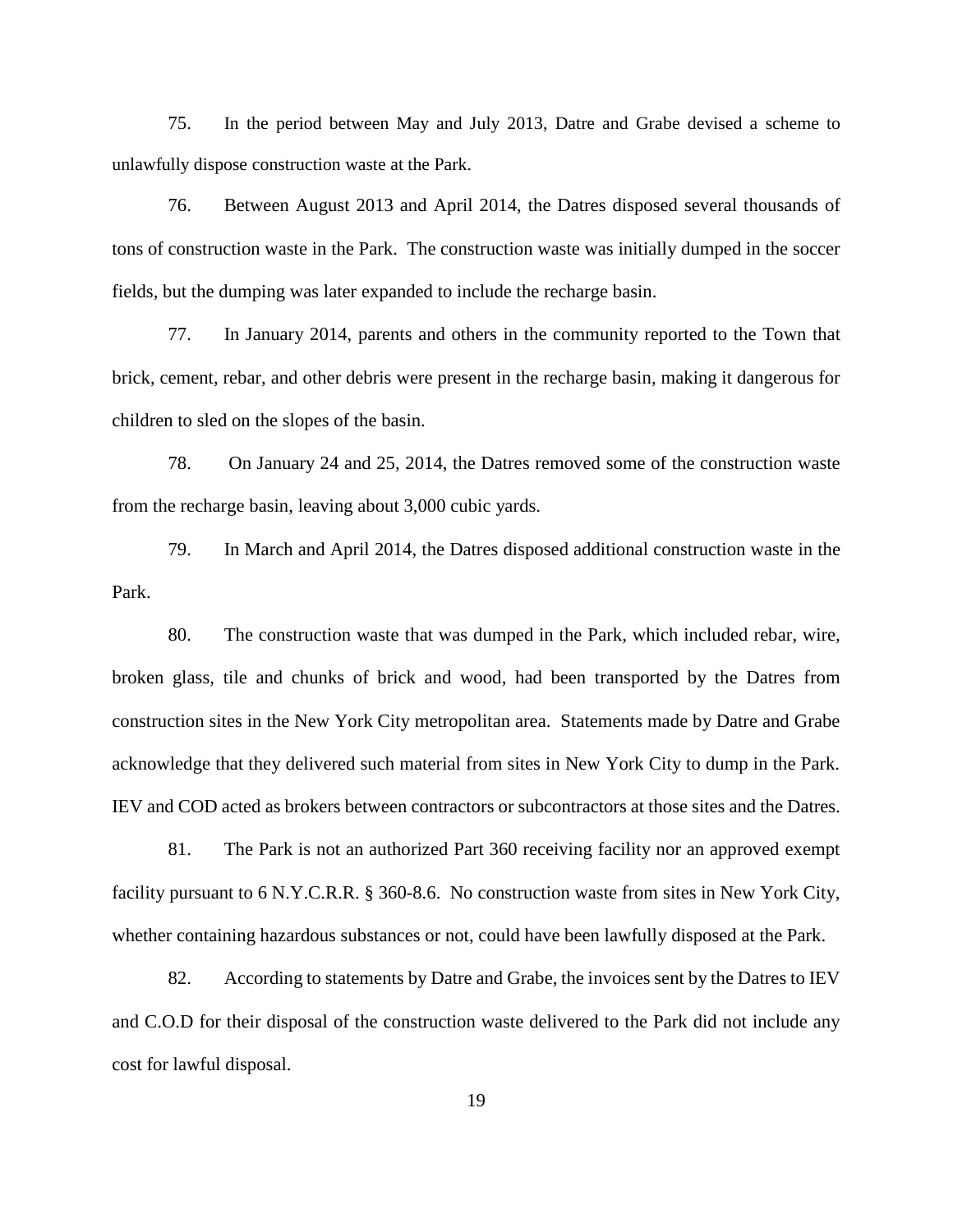83. General contractors and subcontractors at construction sites in New York City are familiar or should be familiar with BIC's licensing and registration requirements.

84. With the exception of 5 Brothers, the Datres were not licensed, exempted from the license requirement, or otherwise registered with BIC during 2013 and 2014 to engage into the collection, removal or disposal of trade waste from commercial establishments in New York City. As a result, most of the trucks used by the Datres during 2013 and 2014 for transporting construction waste from construction sites in New York City could not have been identified by license plates issued by BIC to indicate that the trucks were being lawfully operated under a license or registration issued by BIC. The absence of those license plates gave notice to the arranger defendants that the vehicles being operated by the Datres were not operating lawfully.

85. Neither IEV nor COD was registered with BIC as an approved trade waste broker in 2013 or 2014. The failure of IEV and COD to be registered with BIC provided notice to site contractors that IEV and COD were not lawfully operating as trade waste brokers.

#### **The Investigation and Cleanup of the Construction Waste**

86. In April 2014, the Office of the Suffolk County District Attorney commenced a criminal investigation into the unlawful dumping of construction waste at the Park.

87. On May 5, 2014, the Park was closed to investigate the unlawful dumping.

88. On May 8 and 9, 2014, Enviroscience Consultants, Inc. ("Enviroscience"), on behalf of the Suffolk County District Attorney, took thirty-four soil samples from the soccer fields and recharge basin at the Park. Those samples revealed the presence of hazardous substances, including SVOCs (benzo(a)anthracene, benzo(a)pyrene, benzo(b)fluoranthene, and benzo(k)fluoranthene, indeno(1,2,3-cd) pyrene, and chrysene), metals (barium, chromium, copper,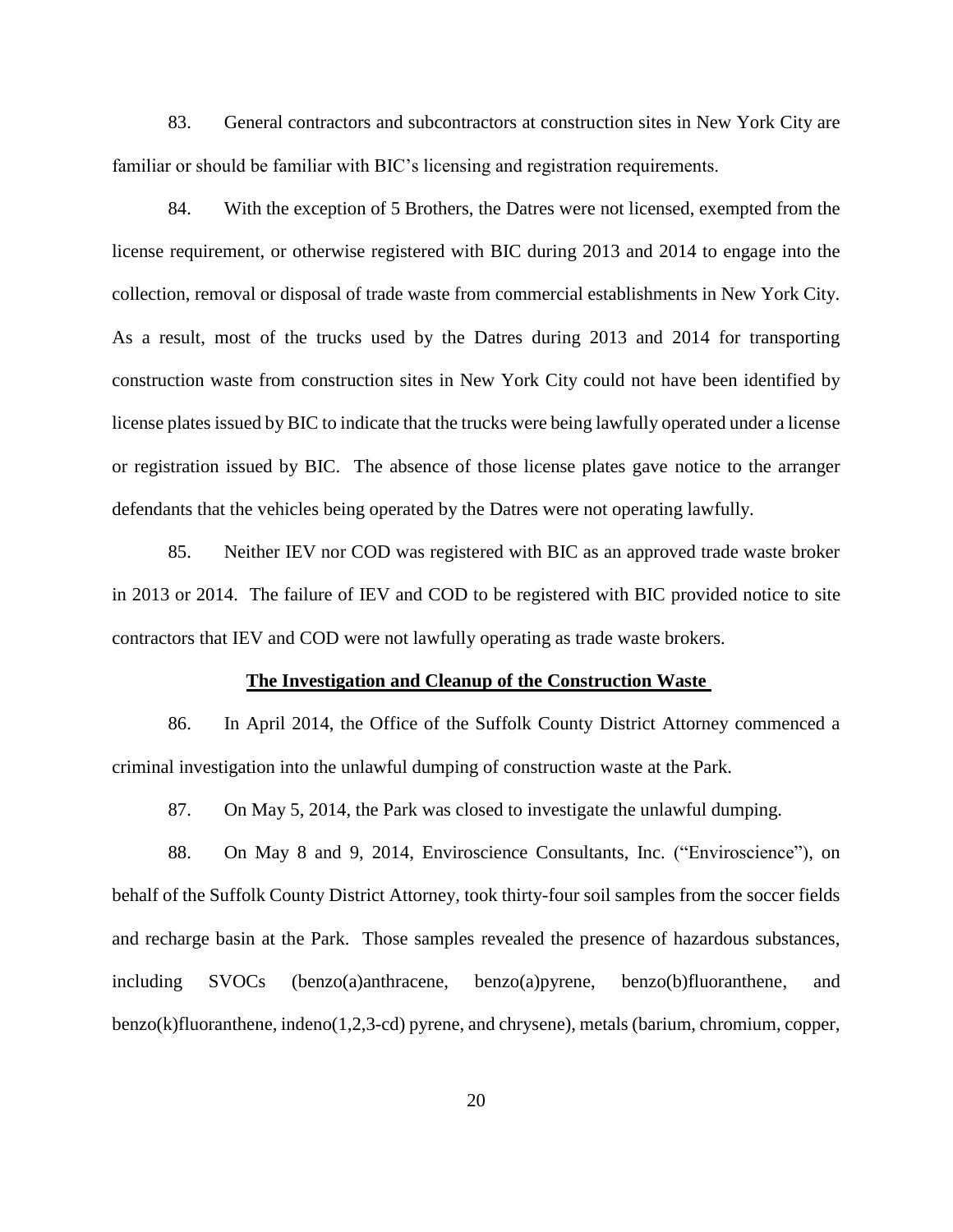lead, nickel, selenium and zinc), and pesticides (4,4'-DDD, 4,4'-DDE, 4,4'-DDT and dieldrin), in amounts in excess of DEC's "soil cleanup objectives" for the remediation of contaminated sites.

89. The Enviroscience investigation also noted the presence of asbestos-containing materials in both the soccer fields and recharge basin.

90. EPA has designated benzo(a)anthracene, benzo(a)pyrene, benzo(b)fluoranthene, benzo(k)fluoranthene, indeno(1,2,3-cd) pyrene, chrysene, barium, chromium, copper, lead, nickel, selenium, zinc, 4,4'-DDD, 4,4'-DDE, 4,4'-DDT, dieldrin, and asbestos as hazardous substances. 40 C.F.R. § 302.4.

91. Lead can affect almost every organ and system in the human body. The main target for lead toxicity is the nervous system, both in adults and children. Lead may also cause weakness in fingers, wrists, or ankles. Lead exposure also causes small increases in blood pressure, particularly in middle-aged and older people and can cause anemia. Children are particularly vulnerable to the effects of exposure to lead. EPA has found that exposure to lead can cause lower IQ, hyperactivity and other serious health problems in children. The U.S. Department of Health and Human Services ("DHHS") has determined that lead and lead compounds are reasonably anticipated to be human carcinogens and the EPA has determined that lead is a probable human carcinogen. Exposure to other metals, such as barium, chromium, copper, nickel, selenium, and zinc, can cause a variety of health effects including allergic reactions, skin ulcers, gastrointestinal problems, breathing problems, damage to liver and kidneys, and in some instances, death.

92. EPA has determined that benzo(a)anthracene, benzo(a)pyrene, benzo(b)fluoranthene, benzo(k)fluoranthene, indeno(1,2,3-c,d) pyrene and chrysene are probable human carcinogens.

93. The pesticides DDD, DDE, and DDT are distributed to all body tissues and stored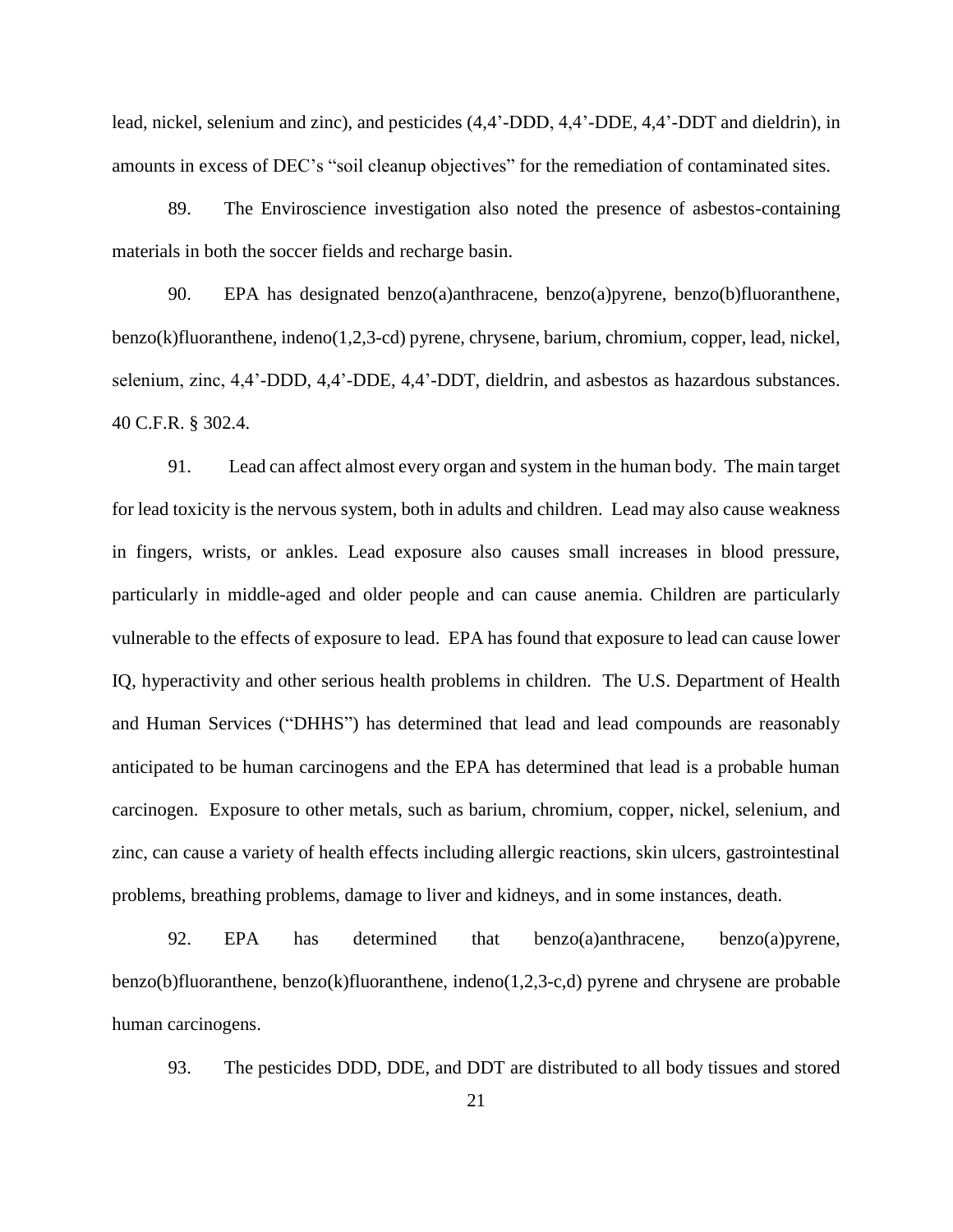in fat tissue. Exposure to these pesticides can lead to disorders of the nervous system.

94. Long-term exposure to the insecticide dieldrin has also been shown to cause nervous system disorders, convulsions, and may even lead to death. Health effects may also occur after longer periods of exposure to lower levels of dieldrin.

95. DHHS, the World Health Organization and the EPA have determined that asbestos is a human carcinogen.

96. After finding that hazardous substances had been disposed at the Park, the Town took action to remove those substances from the Park. The Town employed Enviroscience Consultants, Inc. to prepare a "Material Removal Work Plan" and to submit that work plan to DEC for review and approval prior to the commencement of the work. DEC approved that work plan on January 13, 2015.

97. Beginning in June 2015, a contractor engaged by the Town and acting under the supervision of DEC, removed all materials deposited above the original elevation of the soccer field and recharge basin. Approximately 39,000 tons of construction waste were removed from the Park.

98. On September 29, 2015, after the completion of the removal and end-point sampling to confirm that the hazardous substances had been removed, the Town's consultants submitted a "Removal Action Report" to DEC. DEC then directed the Town to prepare for its review a "Site Management and Restoration Plan" for the Park, which included soccer field restoration, groundwater monitoring, and other measures. DEC approved that plan on August 12, 2016.

99. As a result of the Suffolk County District Attorney's criminal investigation, on March 30, 2016, Datre pled guilty to one felony and one misdemeanor in connection with the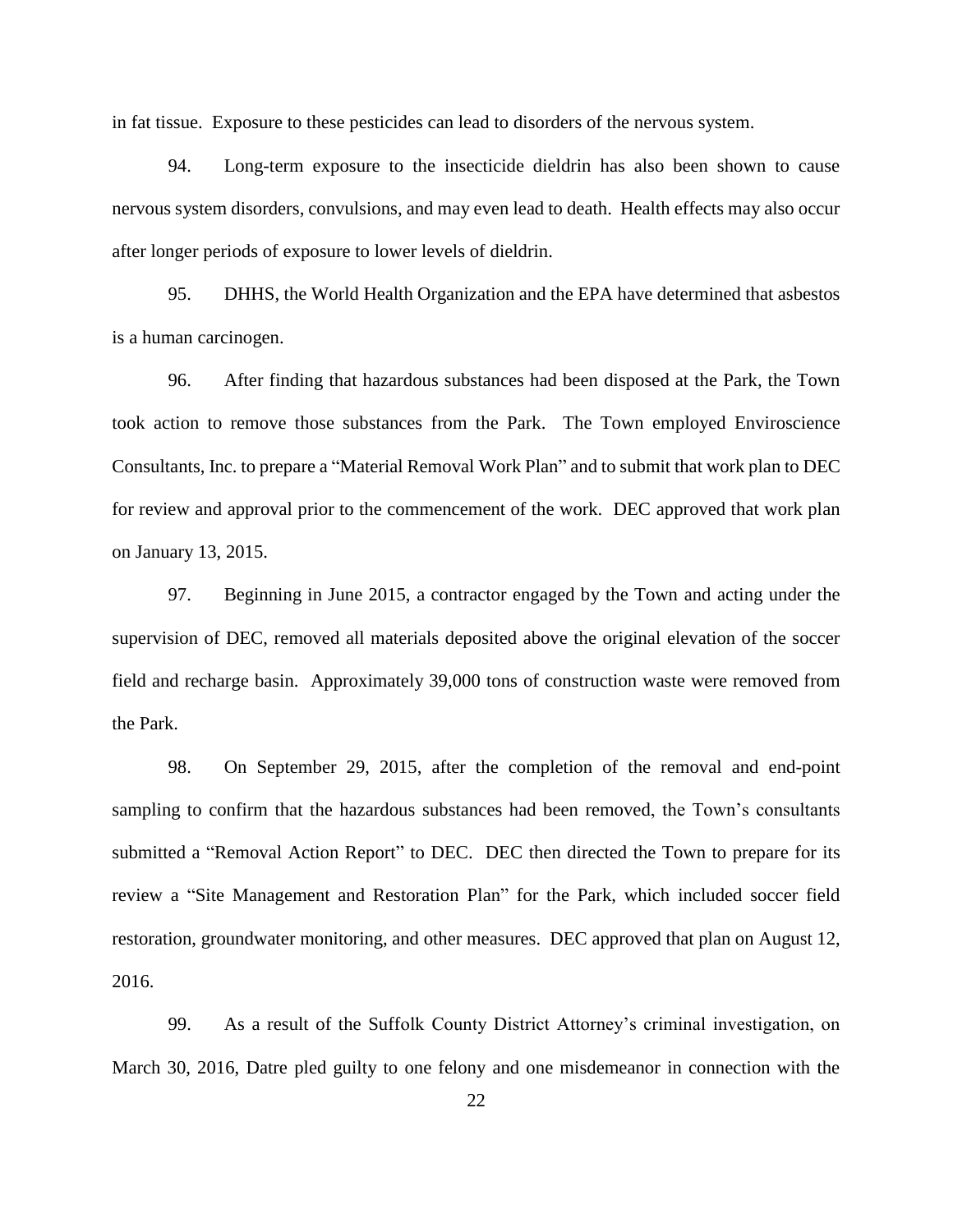dumping of construction waste at the Park. Grabe and 5 Brothers each pled guilty to one felony in connection with the dumping. Additionally, a Town official pled guilty to a felony and a misdemeanor in connection with the dumping. The court agreed to reduce the felony to a misdemeanor if the official cooperated with the Town. A town employee also pled guilty to a violation in connection with the dumping.

100. On April 27, 2017, Datre was sentenced to one year in jail. Grabe was sentenced to thirty days in jail, five months of community service, and five years of probation. 5 Brothers was sentenced to pay a fine of \$600,000.

101. The Town is in the process of restoring the Park and anticipates reopening it in phases beginning in the summer of 2017. The Town will renovate the pool this year and anticipates reopening it in 2018.

102. The Town incurred response costs to clean up the hazardous substances in the Park. The State of New York has also incurred response costs, including time expended in the remedial project review and approval process, meeting with Town and Suffolk County District Attorney officials, and assessing data in order to oversee the cleanup consistent with its regulatory obligations.

103. The closure of the Park caused an injury and loss of New York's natural resources by depriving residents of Brentwood and other members of the public of access to and use of the Park.

#### **96 Wythe Avenue, Brooklyn**

104. Approximately forty times between August 2013 and April 2014, the Datres transported construction waste containing hazardous substances from 96 Wythe Ave. to the Park, where they disposed of it.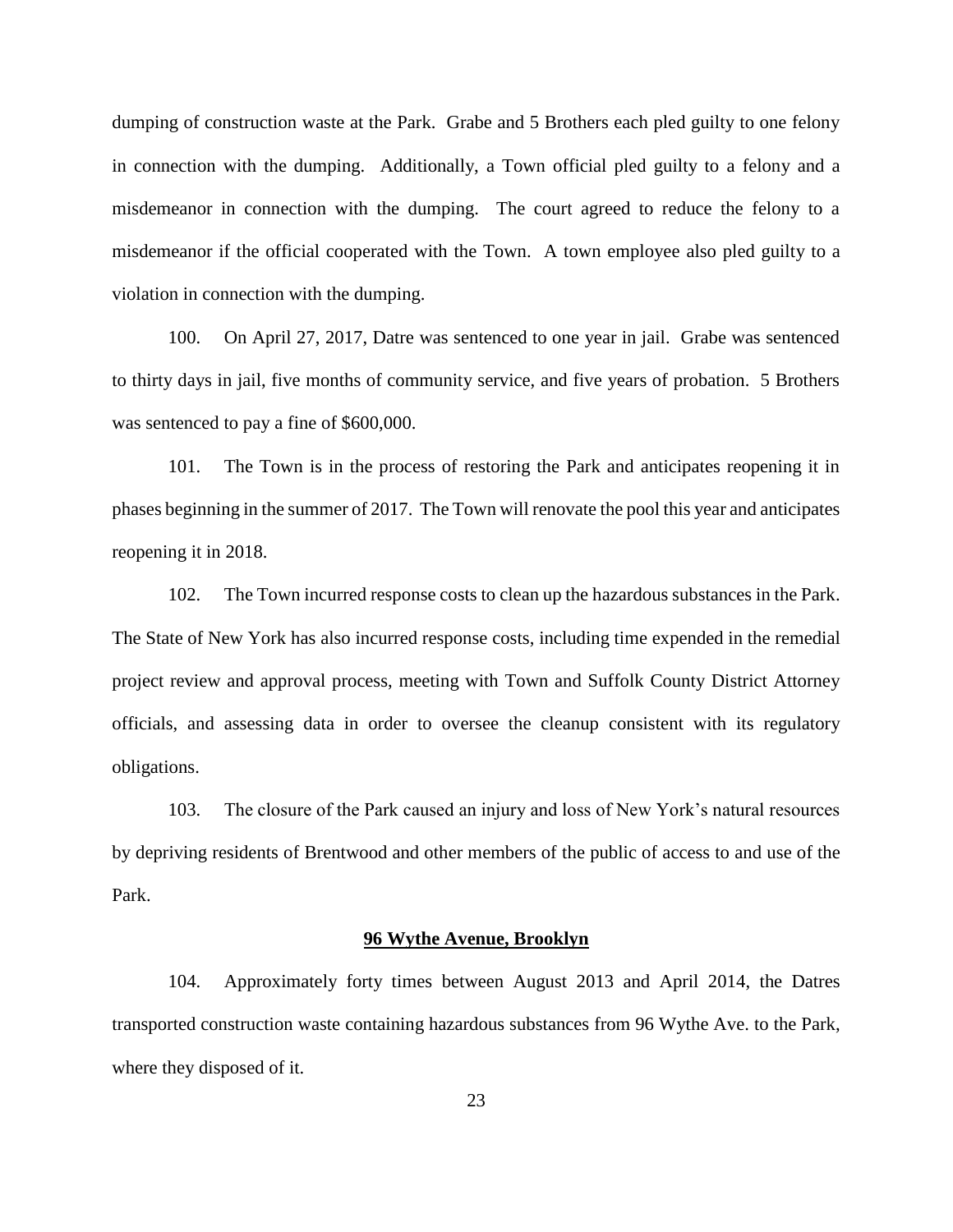105. 96 Wythe Acquisition LLC ("Wythe LLC") purchased 96 Wythe Ave. in June 2012.

106. In the 1970s, several buildings on the property were demolished and a warehouse was erected that remains there. Between the 1970s and Wythe LLC's purchase in June 2012, the property was used for scrap metal sorting, recycling, and auto repairs.

107. After Wythe LLC purchased the property, it entered into a general contract or other arrangement with Building Dev to construct a restaurant on the property. Building Dev subcontracted or otherwise arranged with All Island to excavate the property in preparation for constructing the building. That subcontract or other arrangement required All Island to dispose construction waste from the property.

108. Building Dev assigned its contract with All Island to Dimyon.

109. Dimyon and/or Building Dev subcontracted or otherwise arranged with All Island to excavate the property in preparation for constructing the restaurant. That subcontract or arrangement required All Island to dispose construction waste from the property.

110. Dimyon, Building Dev and/or All Island identified the construction waste that would be disposed and determined the means of disposal, including identifying the construction waste that All Island would arrange with IEV to dispose.

111. All Island arranged with IEV, one of the two brokers that worked with the Datres, to dispose the construction waste from the property that was disposed in the Park.

112. IEV arranged with the Datres to dispose that construction waste.

113. Statements by Grabe confirm that the Datres moved a large amount of construction debris from this site and that it constituted a big job for All Island.

114. Before Wythe LLC purchased the property, it commissioned two environmental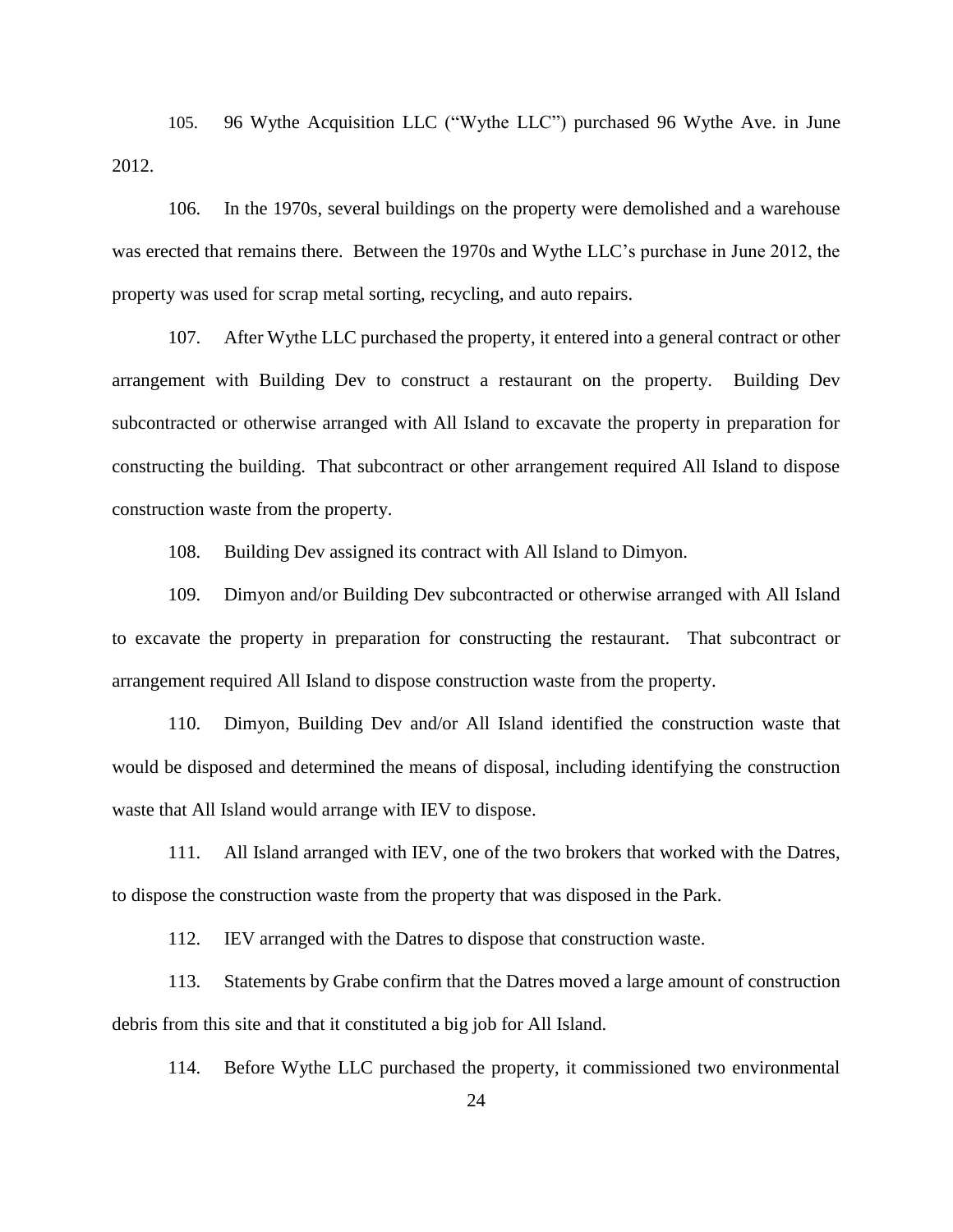reports—a "Phase I Environmental Site Assessment" and a "Phase II Environmental Site Assessment"—to assess potential environmental conditions at the property. Those reports revealed the presence of hazardous substances at the property, including: benzo(a)anthracene, benzo(a)pyrene, benzo(b)fluoranthene, chrysene, indeno(1,2,3-cd)pyrene, anthracene, fluoranthene, phenathrene, pyrene, barium, chromium, nickel, lead, and zinc.

115. Dimyon and/or Building Dev were provided the two environmental reports that had been prepared before Wythe LLC purchased the property.

116. Dimyon, Building Dev, All Island, IEV, and the Datres knew or should have known that the construction waste from 96 Wythe Ave. that was disposed in the Park contained hazardous substances.

## **65 Park Place, Brooklyn**

117. At least thirty-five times between August 2013 and April 2014, the Datres transported construction waste containing hazardous substances from 65 Park Pl. to the Park, where they disposed of it.

118. 61 Park Place LLC ("61 Park LLC") purchased 65 Park Pl. in Brooklyn, New York in June 2012.

119. The property at 65 Park Pl. was previously used as a church and, later, as a facility for senior housing.

120. After 61 Park LLC purchased the property, it entered into a general contract or another arrangement with New Empire to construct a five-story, seventeen-unit residential and condominium building with commercial/retail use on the property.

121. New Empire identified the construction waste that would be disposed and determined the means of disposal.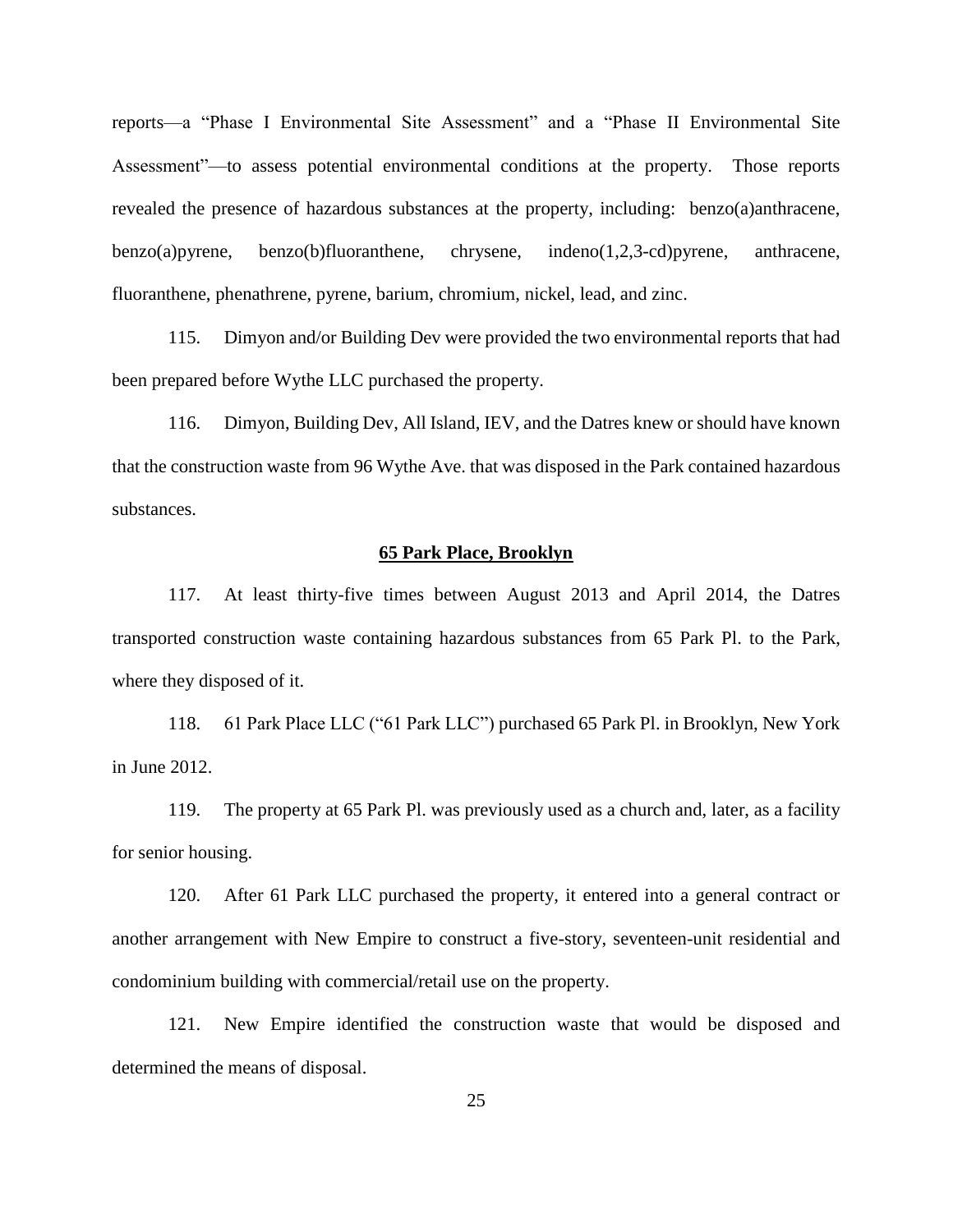122. New Empire arranged with IEV, one of the two brokers that worked with the Datres, to dispose the construction waste from the property that was disposed in the Park.

123. IEV arranged with the Datres to dispose that construction waste.

124. New Empire, IEV, and the Datres knew or should have known that the construction waste from 65 Park Pl. contained hazardous substances.

## **32 Sinclair Drive, Kings Point**

125. At least twenty-two times between August 2013 and April 2014, the Datres transported construction waste containing hazardous substances from 32 Sinclair Dr. to the Park, where they disposed of it.

126. John Khani and his wife Susan Khani (the "Khanis") purchased 32 Sinclair Dr. in January 2011.

127. At the time of the Khanis' purchase, there was a house on the property.

128. After the Khanis purchased the property, they entered into a general contract or other arrangement with Touchstone for the demolition of the pre-existing house and the construction of a new house on the property. Touchstone subcontracted or otherwise arranged with Cipriano to excavate the property in preparation for Touchstone's construction of the new home. That subcontract or arrangement required Cipriano to lawfully dispose waste, including ash, from the property.

129. Large quantities of ash were found during excavation of the property. Ash is a product of combustion and is regulated as either a hazardous waste, as defined in 6 N.Y.C.R.R. Part 370, or a solid waste as defined in 6 N.Y.C.R.R. Part 360, and must be disposed properly. Ash is likely to contain hazardous substances including heavy metals and SVOCs. As discussed above, exposure to metals and SVOCs can cause serious health effects.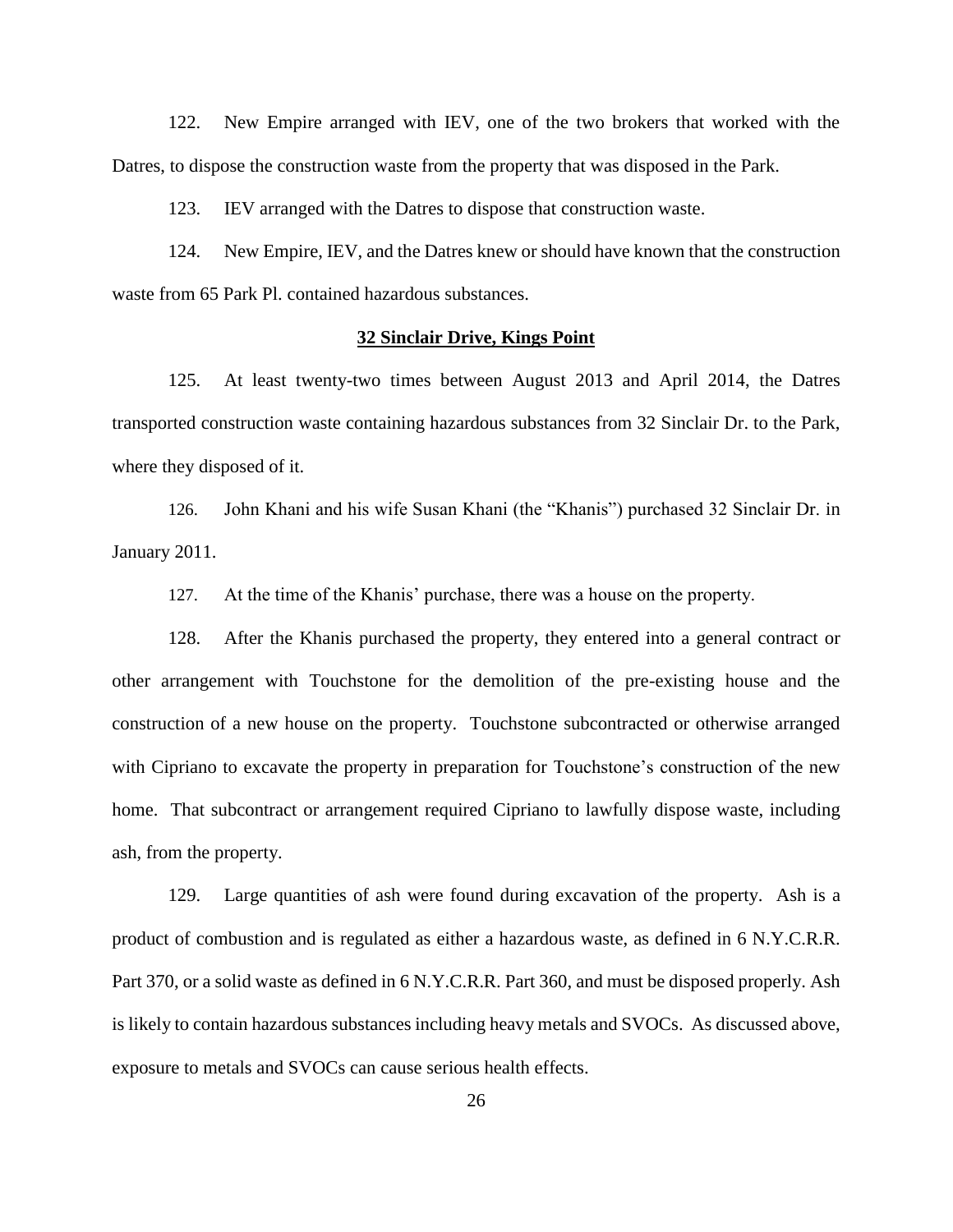130. Cipriano arranged with COD, one of the two brokers that worked with the Datres, to dispose waste, including ash, from the property.

131. COD arranged with the Datres to dispose that waste, including ash.

132. Touchstone, Cipriano, COD and the Datres knew or should have known that the waste from 32 Sinclair Dr. that was disposed in the Park contained hazardous substances.

# **115-121 Liberty Avenue, Brooklyn**

133. At least thirteen times between August 2013 and April 2014, the Datres transported construction waste containing hazardous substances from 115-121 Liberty Ave. to the Park, where they disposed of it.

134. MD Kohn Realty LLC ("MD Kohn LLC") purchased 115-121 Liberty Ave. in June 2009.

135. The property at 115-121 Liberty Ave. was previously used as a lot for storage and warehousing purposes.

136. After MD Kohn LLC purchased the property, it entered into a general contract or other arrangement with NY Major Construction to construct a building for commercial use on the property. NY Major Construction subcontracted or otherwise arranged with Sams to excavate the property in preparation for constructing the building. That subcontract or arrangement required Sam's Construction to dispose construction waste from the property.

137. NY Major Construction and/or Sam's Construction identified the construction waste that would be disposed and determined the means of disposal, including identifying the construction waste that Sam's Construction would arrange with IEV to dispose.

138. Sam's Construction arranged with IEV, one of the two brokers that worked with the Datres, to dispose the construction waste from the property that was disposed in the Park.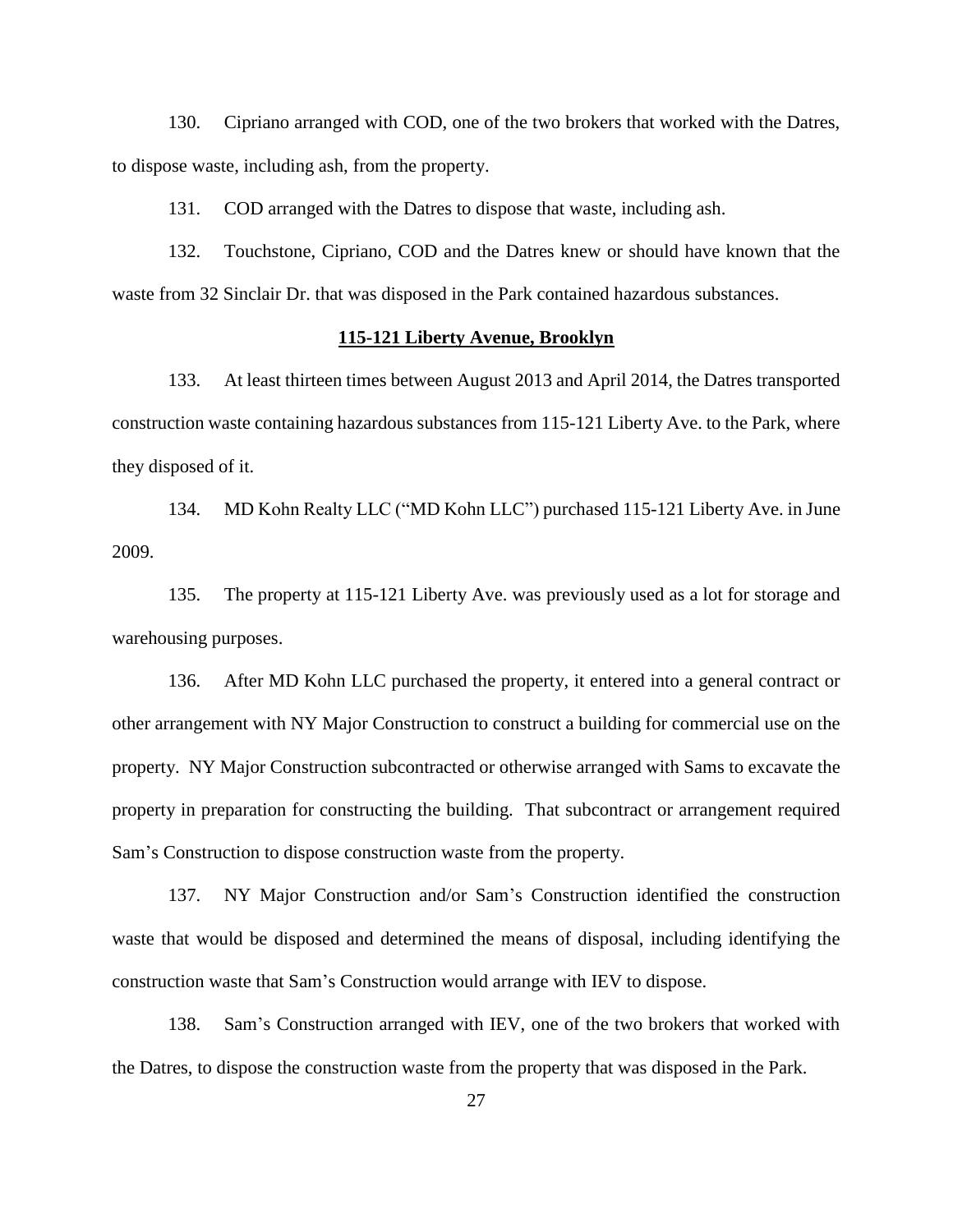139. IEV arranged with the Datres to dispose that construction waste.

140. NY Major Construction, Sam's Construction, IEV, and the Datres knew or should have known that the construction waste from 115-121 Liberty Ave. contained hazardous substances.

# **35-39 Cooper Square, Manhattan**

141. At least twelve times between August 2013 and April 2014, the Datres transported construction waste containing hazardous substances from 35-39 Cooper Sq. to the Park, where they disposed of it.

142. Cooper and 6th Property LLC ("Cooper LLC") purchased the property at 35-39 Cooper Sq. in October 2010.

143. The property was developed in the early 1900s as a machine shop and iron works facility, and was later used as a cigar shop and cafeteria. Afterwards, the property was converted to residential and commercial/retail use, including as a bar with an abutting beer garden and apartments above.

144. After Cooper LLC purchased the property, it entered into a general contract or another arrangement with Triton to construct a student dormitory on the property.

145. Triton subcontracted or otherwise arranged with ECD to excavate the property in preparation for constructing the dormitory. That subcontract or arrangement required ECD to dispose construction waste from the property.

146. Triton and/or ECD identified the construction waste that would be disposed and determined the means of disposal, including identifying the construction waste that ECD would arrange with COD to dispose.

147. ECD arranged with COD, one of the two brokers that worked with the Datres, to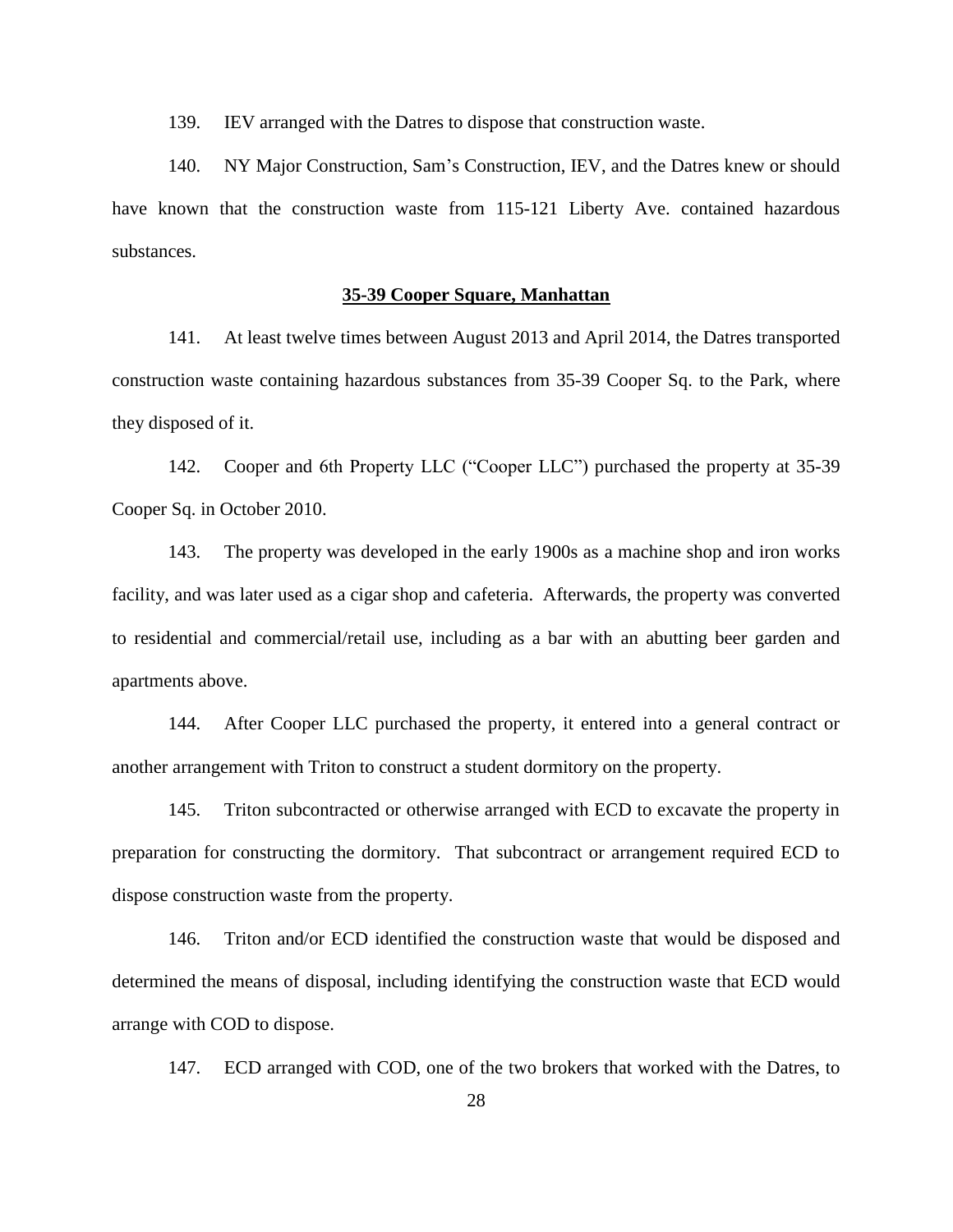dispose the construction waste from the property that was disposed in the Park.

148. COD arranged with the Datres to dispose that construction waste.

149. Before Cooper LLC purchased the property, it commissioned two environmental reports—a "Hydro-Tech Phase I Assessment" in 2011 and an "Emteque Soil and Water Sampling Report" in 2012—to assess potential environmental conditions at the property. Those reports revealed the presence of hazardous substances at the property, including: barium, chromium, copper, lead, zinc, fluoranthene, and asbestos.

150. Triton was provided the two environmental reports that had been prepared before Cooper LLC purchased the property.

151. Triton, ECD, COD, and the Datres knew or should have known that the construction waste from 35-39 Cooper Sq. contained hazardous substances.

### **585-587 Central Avenue, Brooklyn**

152. At least twelve times between August 2013 and April 2014, the Datres transported construction waste containing hazardous substances from 585-587 Central Ave. to the Park, where they disposed of it.

153. Central Bushwick LLC ("Central Bushwick") purchased 585-587 Central Ave. in May 2013.

154. Residential and retail buildings occupied the property from as early as or around 1907 to the early 1980s. In or around 1951, the westernmost part of the property was a clothing manufacturer. In the early 1980s, the buildings on the property were demolished. From around 1995 until 2013, the property was used as parking lot for a church that owned the property before selling it to Central Bushwick.

155. After Central Bushwick purchased the property, it entered into a general contract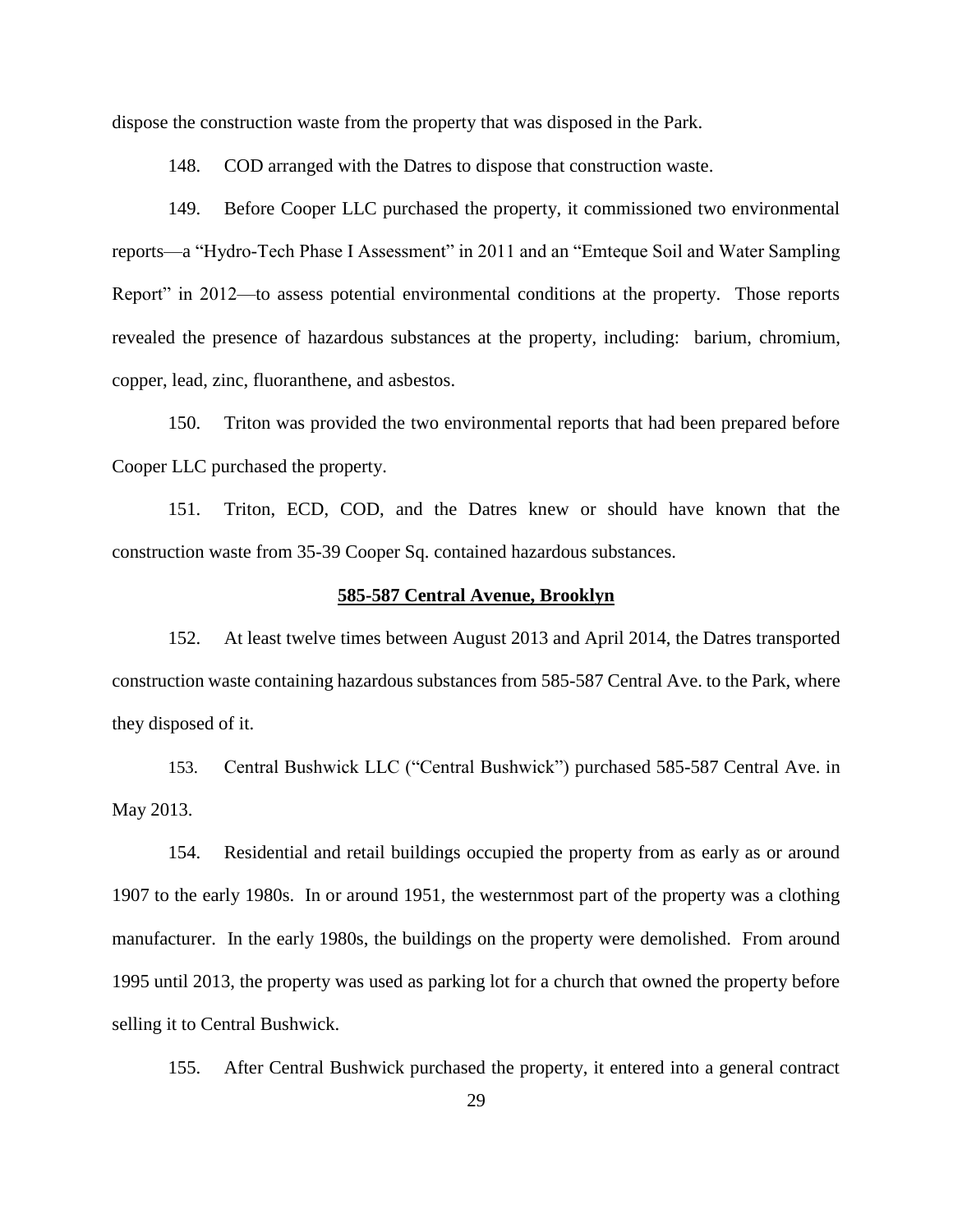or other arrangement with  $M \& Y$  to construct an apartment building on the property.

156. M & Y subcontracted or otherwise arranged with Sukram to excavate the property in preparation for constructing the restaurant. That subcontract or arrangement required Sukram to dispose construction waste from the property.

157. M & Y and/or Sukram identified the construction waste that would be disposed and determined the means of disposal, including identifying the construction waste that Sukram would arrange with COD to dispose.

158. Sukram arranged with COD, one of the two brokers that worked with the Datres, to dispose the construction waste from the property that was disposed in the Park.

159. COD arranged with the Datres to dispose that construction waste.

160. M & Y, Sukram, COD, and the Datres knew or should have known that the construction waste from 585-587 Central Ave. that was disposed in the Park contained hazardous substances.

#### **636 Louisiana Avenue, Brooklyn**

161. At least thirteen times between August 2013 and April 2014, the Datres transported construction waste containing hazardous substances from 636 Louisiana Ave. to the Park, where they disposed of it.

162. Louisiana Purchase LLC purchased 636 Louisiana Ave. in April 2012.

163. After Louisiana Purchase LLC purchased the property, it entered into a general contract or other arrangement with Atria Builders to construct a multi-story assisted living facility at the property.

164. Atria Builders subcontracted or otherwise arranged with "John Doe" to excavate the property in preparation for constructing the assisted living facility. That subcontract or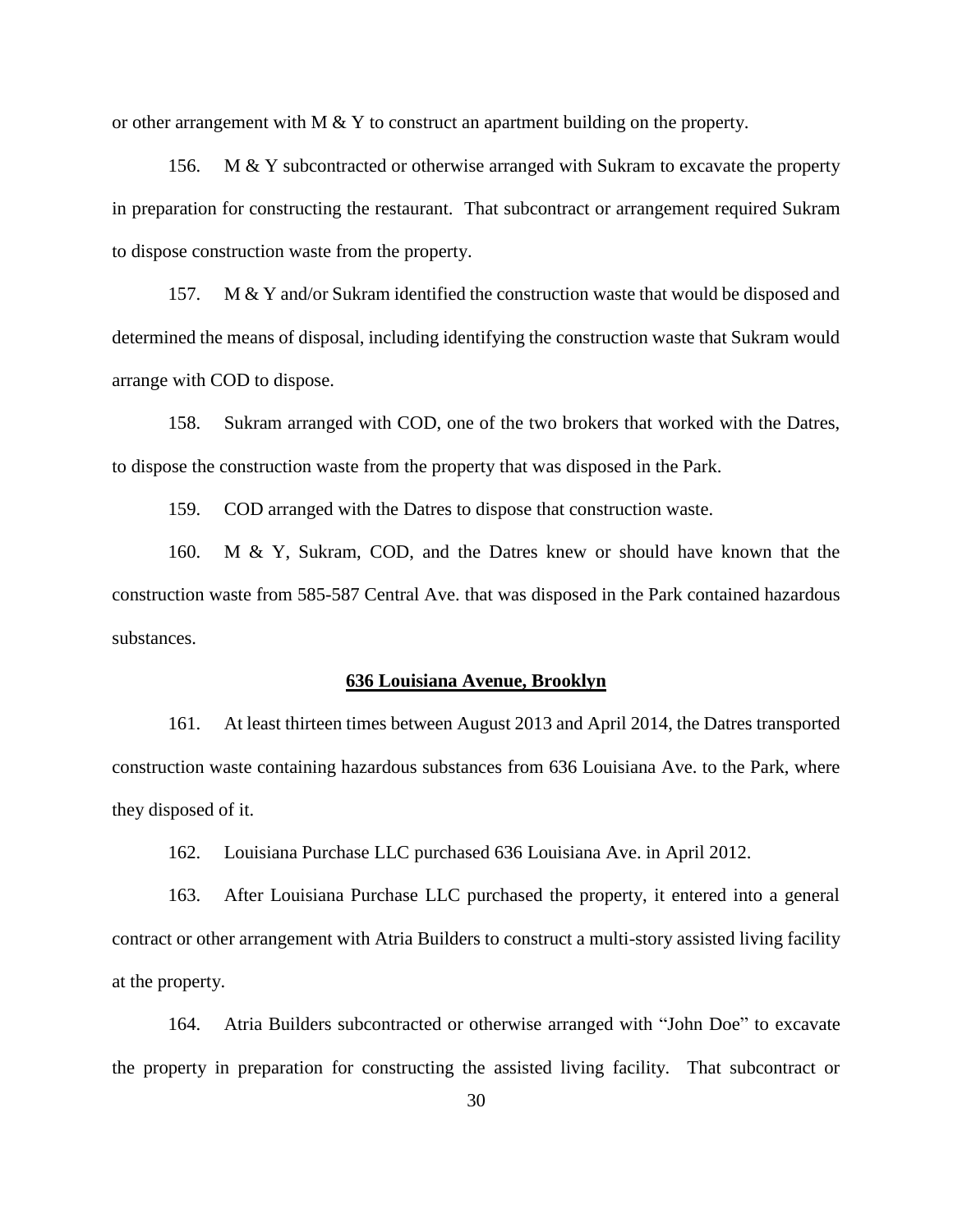arrangement required "John Doe" to dispose construction waste from the property.

165. Atria Builders and/or "John Doe" identified the construction waste that would be disposed and determined the means of disposal, including identifying the construction waste that Atria Builders would arrange with COD to dispose.

166. Atria Builders and/or "John Doe" arranged with COD, one of the two brokers that worked with the Datres, to dispose the construction waste from the property that was disposed in the Park.

167. COD arranged with the Datres to dispose that construction waste.

168. Atria Builders, "John Doe," COD, and the Datres knew or should have known that the construction waste from 636 Louisiana Ave. contained hazardous substances.

## **209-43 45th Road, Queens**

169. At least seven times between August 2013 and April 2014, the Datres transported construction waste containing hazardous substances from 209-43 45th Rd. to the Park, where they disposed of it.

170. Stahav Realty Corp. ("Stahav") purchased 209-43 45th Rd. in January 1993.

171. After Stahav purchased the property, Plus K obtained a New York City Department of Buildings permit to enlarge a building at 209-43 45th Rd.

172. Plus K subcontracted or otherwise arranged with Woori to excavate the property in preparation for constructing the apartment building. That subcontract or arrangement required Woori to dispose construction waste from the property.

173. Plus K and/or Woori identified the construction waste that would be disposed and determined the means of disposal, including identifying the construction waste that Woori would arrange with COD to dispose.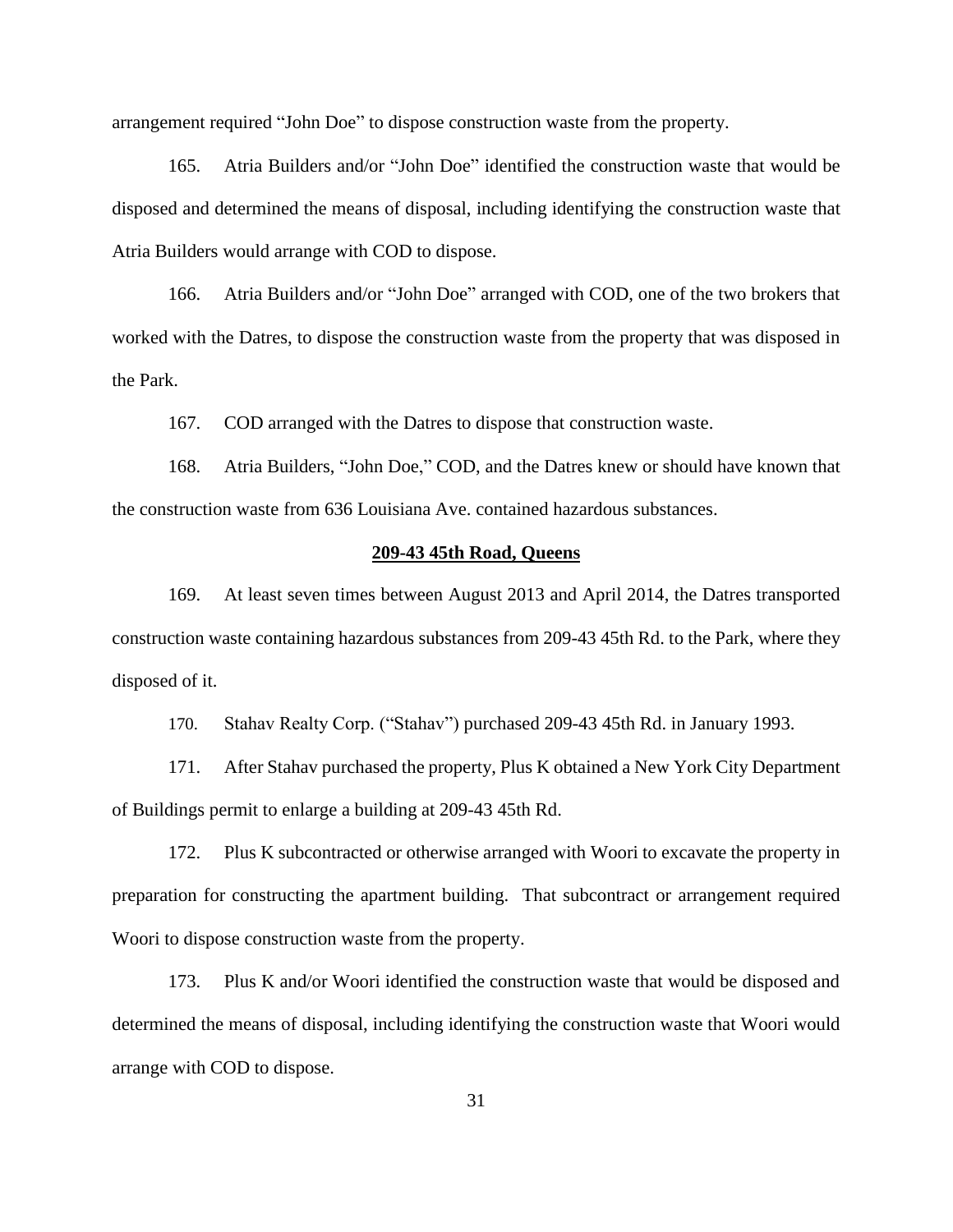174. Plus K and/or Woori arranged with COD, one of the two brokers that worked with the Datres, to dispose the construction waste from the property that was disposed in the Park.

175. COD arranged with the Datres to dispose that construction waste.

176. Plus K, Woori, COD, and the Datres knew or should have known that the construction waste from 209-43 45th Rd. that was disposed in the Park contained hazardous substances.

## **158 Franklin Avenue, Brooklyn**

177. At least six times between August 2013 and April 2014, the Datres transported construction waste containing hazardous substances from 158 Franklin Ave. to the Park, where they disposed of it.

178. 4118 18th Avenue, LLC ("18th Avenue LLC") purchased 158 Franklin Ave. in November 2010.

179. In the 1970's, a building existed on the property that was used for the dying and drying of knit goods. Prior to 18th Avenue LLC's purchase, the house was demolished. At the time of purchase, it was a vacant lot.

180. After 18th Avenue LLC purchased the property, it entered into a general contract or other arrangement with Alef to construct an apartment building on the property.

181. Alef and/or 158 Franklin LLC subcontracted or otherwise arranged with Monaco to excavate the property in preparation for constructing the apartment building. That subcontract or arrangement required Monaco to dispose construction waste from the property.

182. Monaco further subcontracted or otherwise arranged with NY Finest to excavate the property.

183. Alef and/or 158 Franklin LLC and/or Monaco and/or NY Finest identified the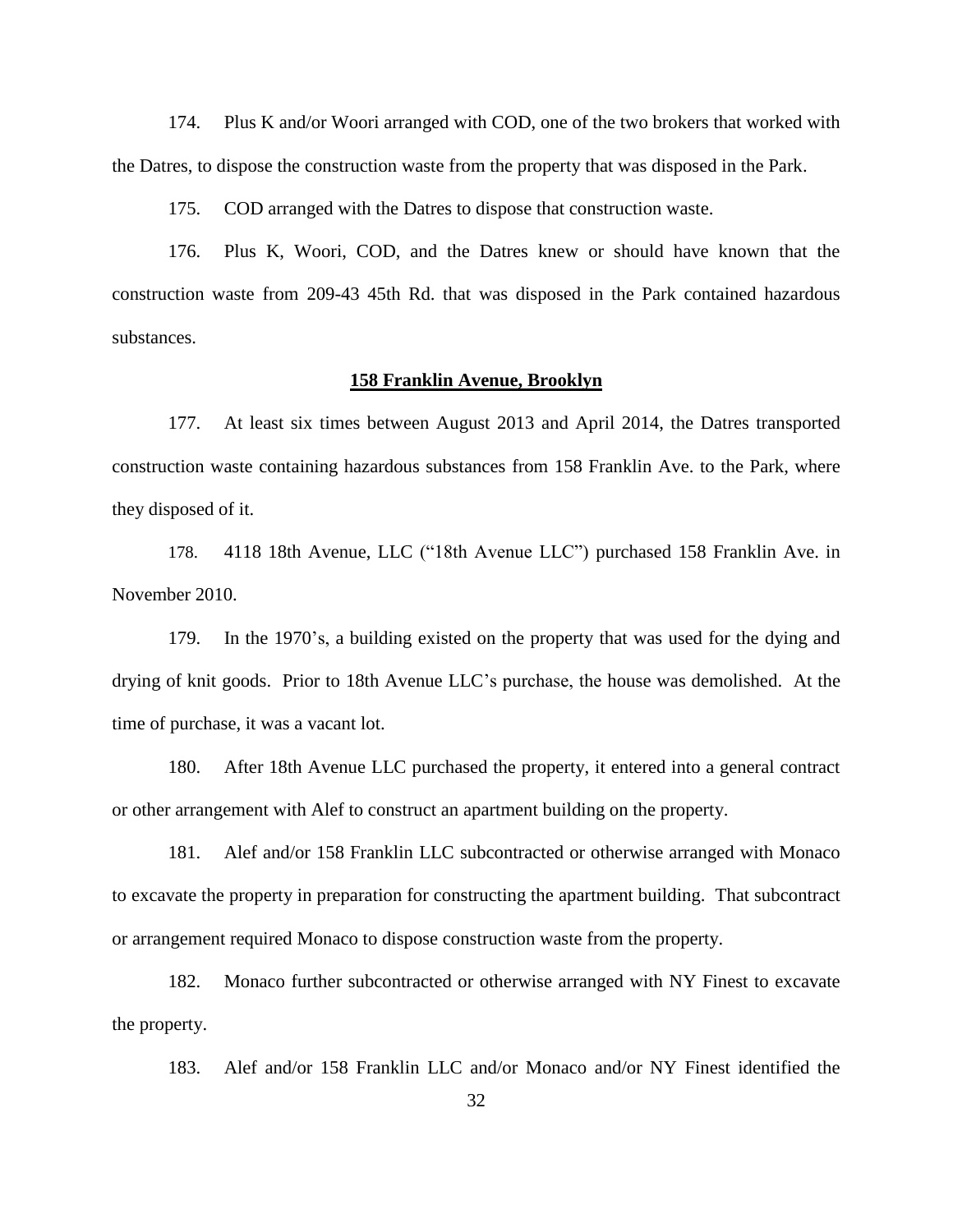construction waste that would be disposed and determined the means of disposal, including identifying the construction waste that Monaco and/or NY Finest would arrange with COD to dispose.

184. Monaco and/or NY Finest arranged with COD, one of the two brokers that worked with the Datres, to dispose the construction waste from the property that was disposed in the Park.

185. COD arranged with the Datres to dispose that construction waste.

186. Alef, 158 Franklin LLC, Monaco, NY Finest, COD , and the Datres knew or should have known that the construction waste from 158 Franklin Ave, that was disposed in the Park contained hazardous substances.

#### **194 Stuyvesant Avenue, Brooklyn**

187. At least two times between August 2013 and April 2014, the Datres transported construction waste containing hazardous substances from 194 Stuyvesant Ave. to the Park, where they disposed of it.

188. 192 Stuy Inc. ("Stuy Inc.") purchased 194 Stuyvesant Ave. in December 2011.

189. In June 2013, Stuy Inc. obtained a permit from New York City Department of Buildings to construct a new four-story multiple dwelling building at 194 Stuyvesant Ave.

190. 192 Stuy Inc. entered into a general contract or other arrangement with ILE Construction to construct residential condominium units on the property. ILE Construction subcontracted or otherwise arranged with Luciano to excavate the property in preparation for constructing the residential condominium units. That subcontract or arrangement required Luciano to dispose construction waste from the property.

191. ILE Construction and/or Luciano identified the construction waste that would be disposed and determined the means of disposal, including identifying the construction waste that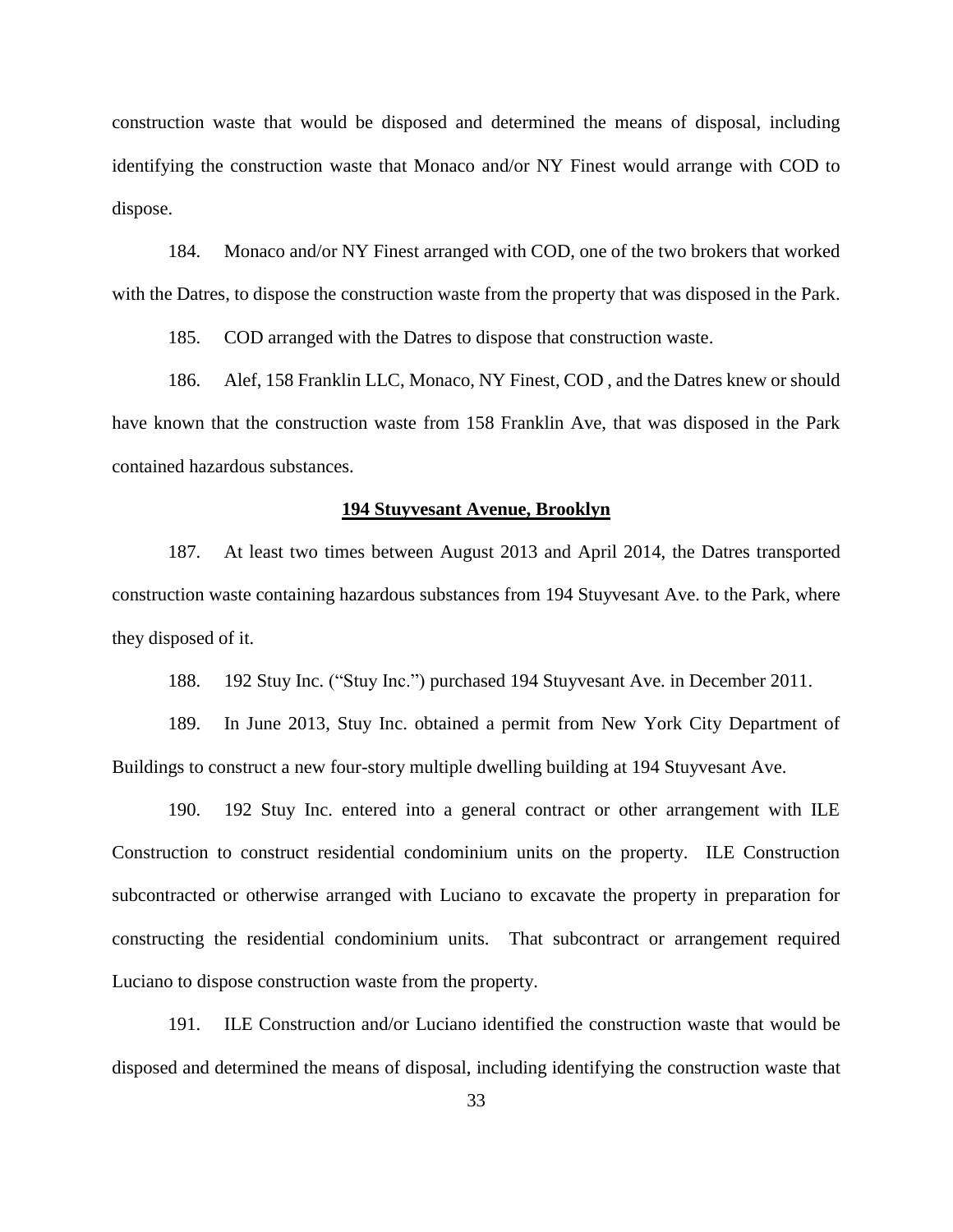Luciano would arrange with IEV to dispose.

192. Luciano arranged with IEV, one of the two brokers that worked with the Datres, to dispose the construction waste from the property that was disposed in the Park.

193. IEV arranged with the Datres to dispose that construction waste.

194. ILE Construction, Luciano, IEV, and the Datres knew or should have known that the construction waste from 194 Stuyvesant Ave. contained hazardous substances.

## **199 Mt. Eden Parkway, Bronx**

195. At least four times between August 2013 and April 2014, the Datres transported construction waste containing hazardous substances from 199 Mt. Eden Pkwy to the Park, where they disposed of it.

196. Bronx Health Access IPA, Inc. ("Bronx Health") purchased 199 Mt. Eden Pkwy in August 1981.

197. Nearly twenty years after Bronx Health purchased the property, it entered into a general contract or other arrangement with Sparrow to construct a 60,000 square foot health and wellness center offering various medical services on the property.

198. Sparrow subcontracted or otherwise arranged with East End to excavate the property in preparation for constructing the medical center. That subcontract or arrangement required East End to dispose construction waste from the property.

199. Sparrow and/or East End identified the construction waste that would be disposed and determined the means of disposal, including identifying the construction waste that East End would arrange with either directly with the Datres, or with COD and/or IEV, to dispose.

200. Sparrow and/or East End arranged directly with the Datres, or with COD and/or IEV, one of the two brokers that worked with the Datres, to dispose the construction waste from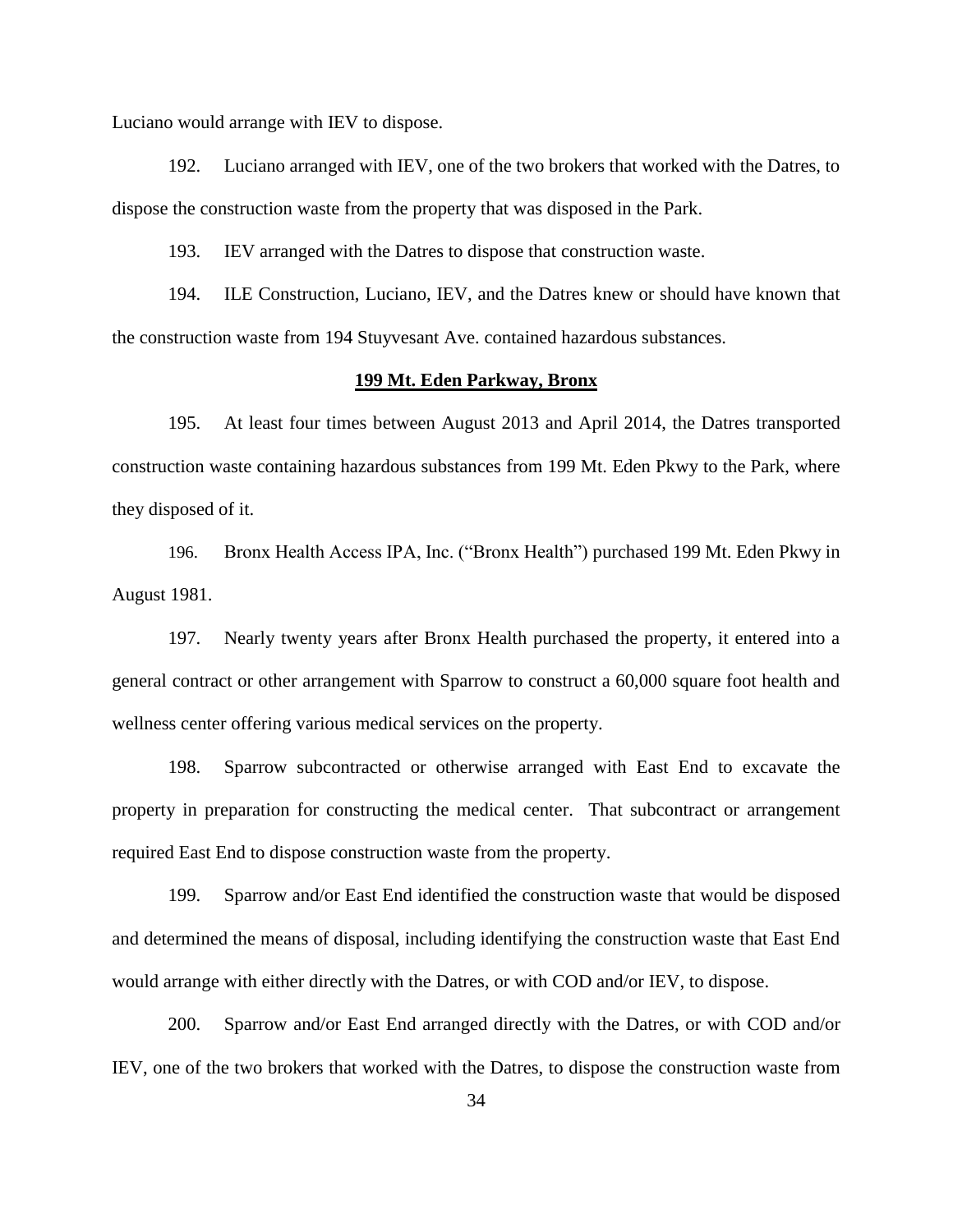the property that was disposed in the Park.

201. Sparrow, East End, and COD and/or IEV, and the Datres knew or should have known that the construction waste from 199 Mt. Eden Pkwy that was disposed in the Park contained hazardous substances.

### **516 Classon Avenue, Brooklyn**

202. At least three times between August 2013 and April 2014, the Datres transported construction waste containing hazardous substances from 516 Classon Ave. to the Park, where they disposed of it.

203. The Classon in Clinton LLC ("Classon LLC") purchased 516 Classon Ave. in January 2013.

204. In the 1950's, the property housed a three-story building. In the early 2000's, the property was a vacant lot used to store automobiles, automobile parts and a boat, and for automobile repair.

205. After Classon LLC purchased the property, it entered into a general contract or other arrangement with ILE Construction to construct residential condominium units on the property.

206. ILE Construction subcontracted or otherwise arranged with Ciano to excavate the property in preparation for constructing the residential condominium units. That subcontract or arrangement required Ciano to dispose construction waste from the property.

207. ILE Construction and/or Luciano and/or Ciano identified the construction waste that would be disposed and determined the means of disposal, including identifying the construction waste that Luciano and/or Ciano would arrange with IEV to dispose.

208. Luciano and/or Ciano arranged with IEV, one of the two brokers that worked with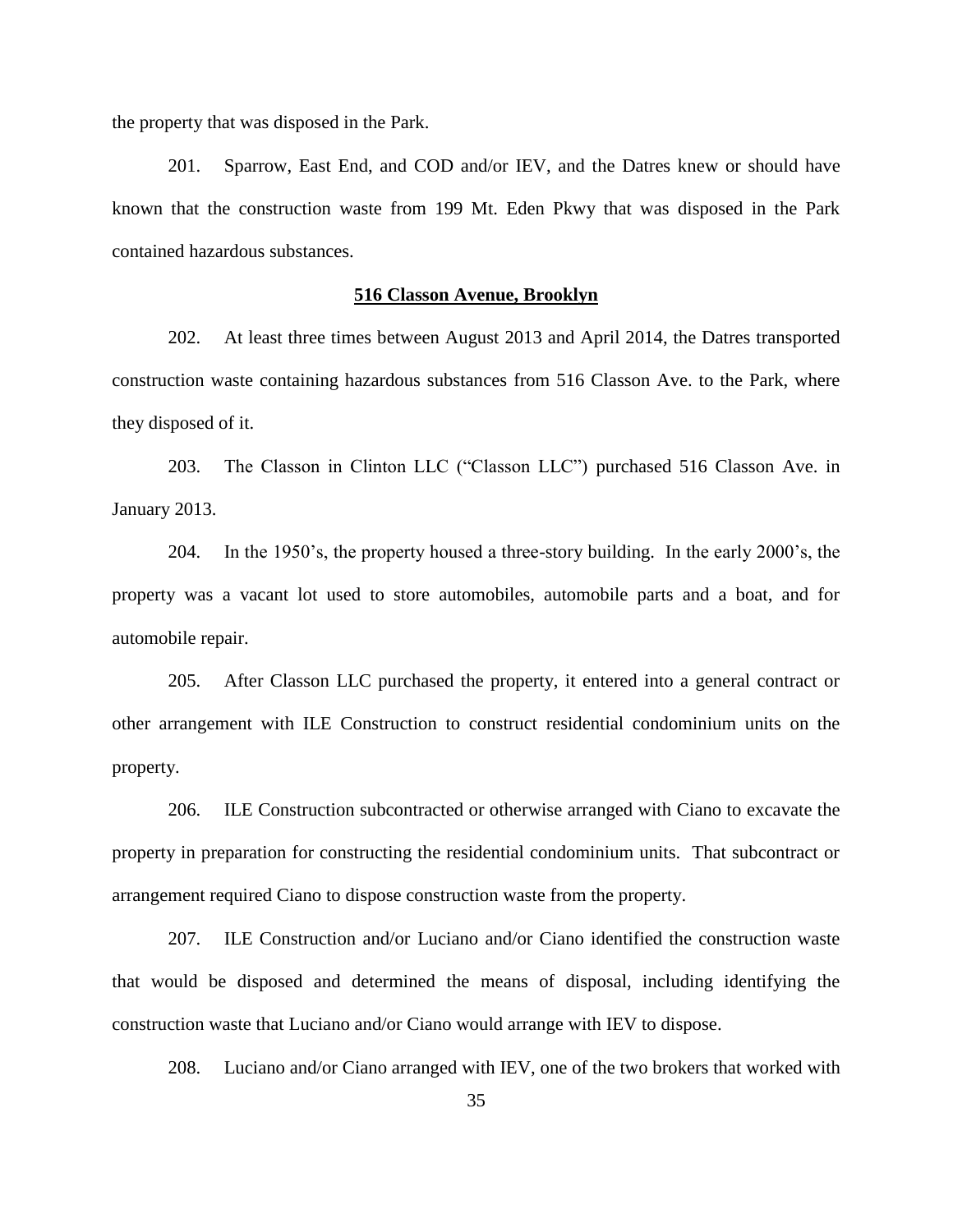the Datres, to dispose the construction waste from the property that was disposed in the Park.

209. IEV arranged with the Datres to dispose that construction waste.

210. ILE Construction, Luciano and/or Ciano, IEV, and the Datres knew or should have known that the construction waste from 516 Classon Ave. hazardous substances.

#### **867-869 45th Street, Brooklyn**

211. At least two times between August 2013 and April 2014, the Datres transported construction waste containing hazardous substances from 867-869 45th St. to the Park, where they disposed of it.

212. Chen 867 Realty LLC ("Chen") purchased 867-869 45th St. in February 2013.

213. In the 1980s, the property was a community residence for developmentally disabled people.

214. After Chen purchased the property, it entered into a general contract or other arrangement with Freedom City and/or Total Structure to demolish the pre-existing residential structure on the property.

215. Freedom City and/or Total Structure identified the construction waste that would be disposed and determined the means of disposal.

216. Freedom City and/or Total Structure arranged with COD, one of the two brokers that worked with the Datres, to dispose the construction waste from the property that was disposed in the Park.

217. COD arranged with the Datres to dispose that construction waste.

218. Freedom City and/or Total Structure, COD, and the Datres knew or should have known that the construction waste from 867-869 45th St. that was disposed in the Park contained hazardous substances.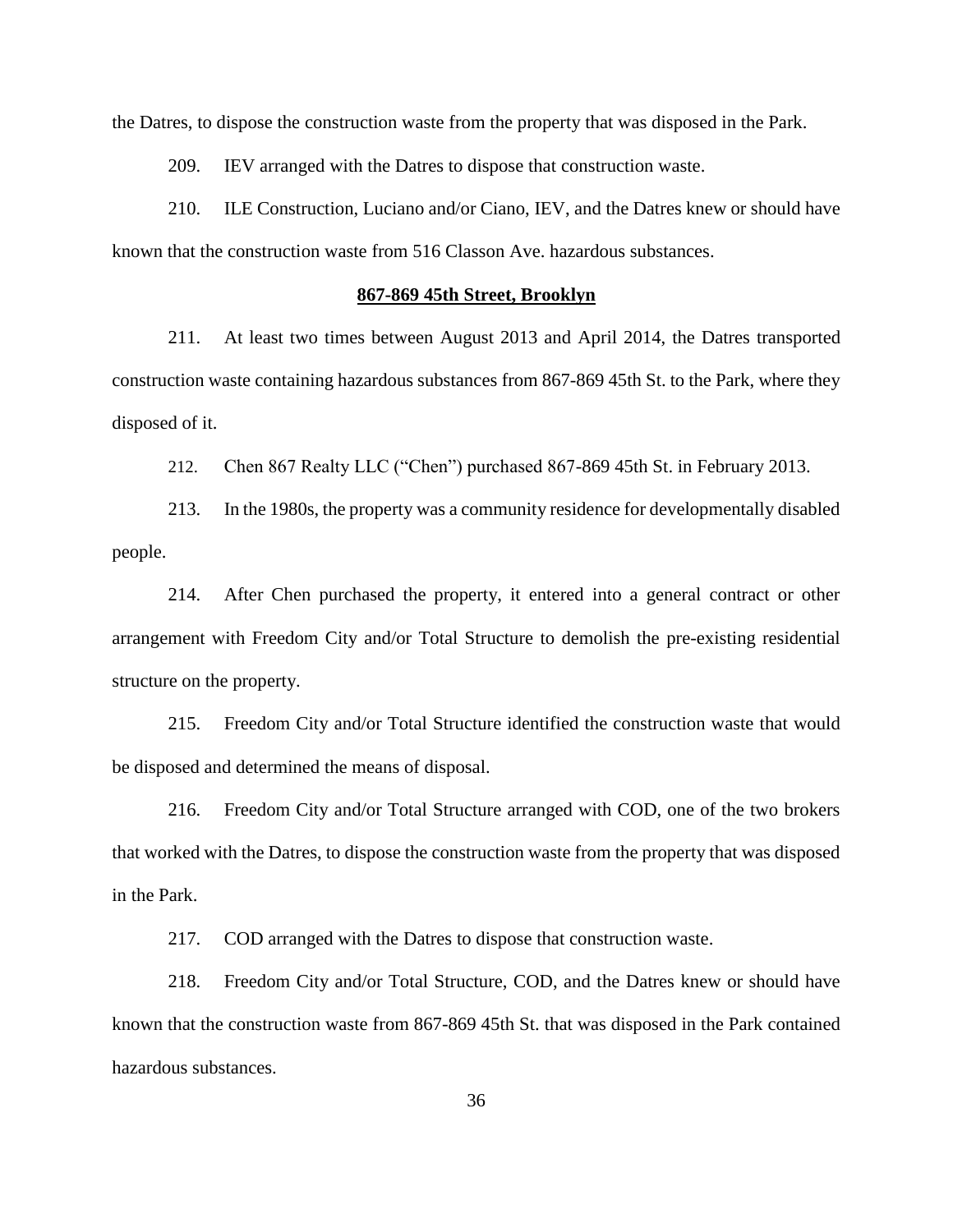# **FIRST CLAIM FOR RELIEF CERCLA**

219. New York hereby incorporates by reference the allegations contained in Paragraphs 1 through 218 as if fully set forth herein.

220. The Park is a "facility" as that term is defined in 42 U.S.C. § 9601(9).

221. There have been "releases" of "hazardous substances," as those terms are defined in 42 U.S.C. §§ 9601(14) and (22), into the environment at the Park.

222. Among the hazardous substances that were released into the environment at the Park are SVOCs, metals, pesticides, and asbestos.

223. SVOCs, metals, pesticides, and asbestos contaminated the "environment" within the meaning of 42 U.S.C. § 9601(8).

224. 42 U.S.C. § 9607(a) provides that persons liable for natural resource damages include (1) operators of a facility at the time of disposal of hazardous substances; (2) "any person who by contract, agreement, or otherwise arranged for disposal or treatment, or arranged with a transporter for transport for disposal or treatment, of hazardous substances owned or possessed by such person, by any other party or entity, at any facility"; and (3) "any person who accepts or accepted any hazardous substances for transport" to facilities or sites "selected by such person, from which there is a release, or a threatened release which causes the incurrence of response costs, of a hazardous substance."

225. Defendants are "persons" within the meaning of 42 U.S.C. § 9601(21).

226. All the defendants, except the Datres, by contract, agreement, or otherwise arranged for disposal or treatment, or arranged with a transporter for transport for disposal or treatment, of construction waste containing hazardous substances that were disposed at the Park.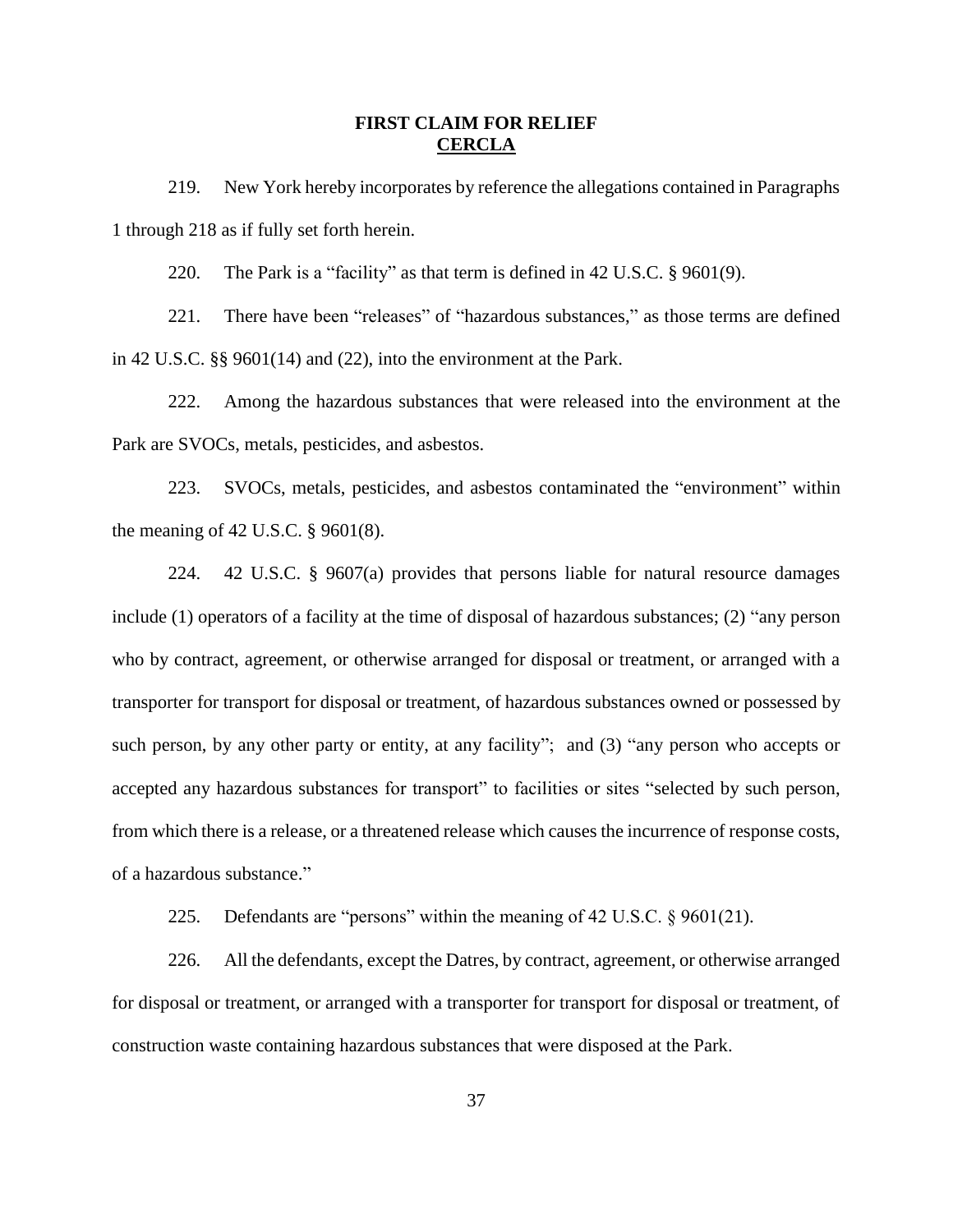227. The Datres accepted construction waste containing hazardous substances for transport, and selected the Park as the disposal facility.

228. The Datres managed, directed, or otherwise conducted operations at the Park and other facilities at the Park, including operations specifically related to the disposal of construction waste containing hazardous substances and made decisions about compliance with environmental laws and regulations when construction waste containing hazardous substances were disposed at the Park.

229. The release of hazardous substances at the Park has caused "injury to, destruction of, or loss of natural resources" within the meaning of 42 U.S.C. § 9607(a)*.*

230. Pursuant to 42 U.S.C. §§ 9607(a) and 9613(g), defendants are strictly and jointly and severally liable for New York's natural resource damages, including the lost use of the Park during the time it was closed, and the costs of assessing the injury to, destruction of, or loss of the natural resources, including the costs of an expert to make such an assessment.

# **SECOND CLAIM FOR RELIEF PUBLIC NUISANCE**

231. New York hereby incorporates by reference the allegations contained in Paragraphs 1 through 218 as if fully set forth herein.

232. The disposal of construction waste containing hazardous substances at the Park, and their presence in the environment, including in soil at the Park, constitutes a public nuisance which endangers public health and safety, damages the natural resources constituting the Park, and interferes with the public's use and enjoyment of the Park.

233. Defendants participated in the creation and/or maintenance of this public nuisance at the Park.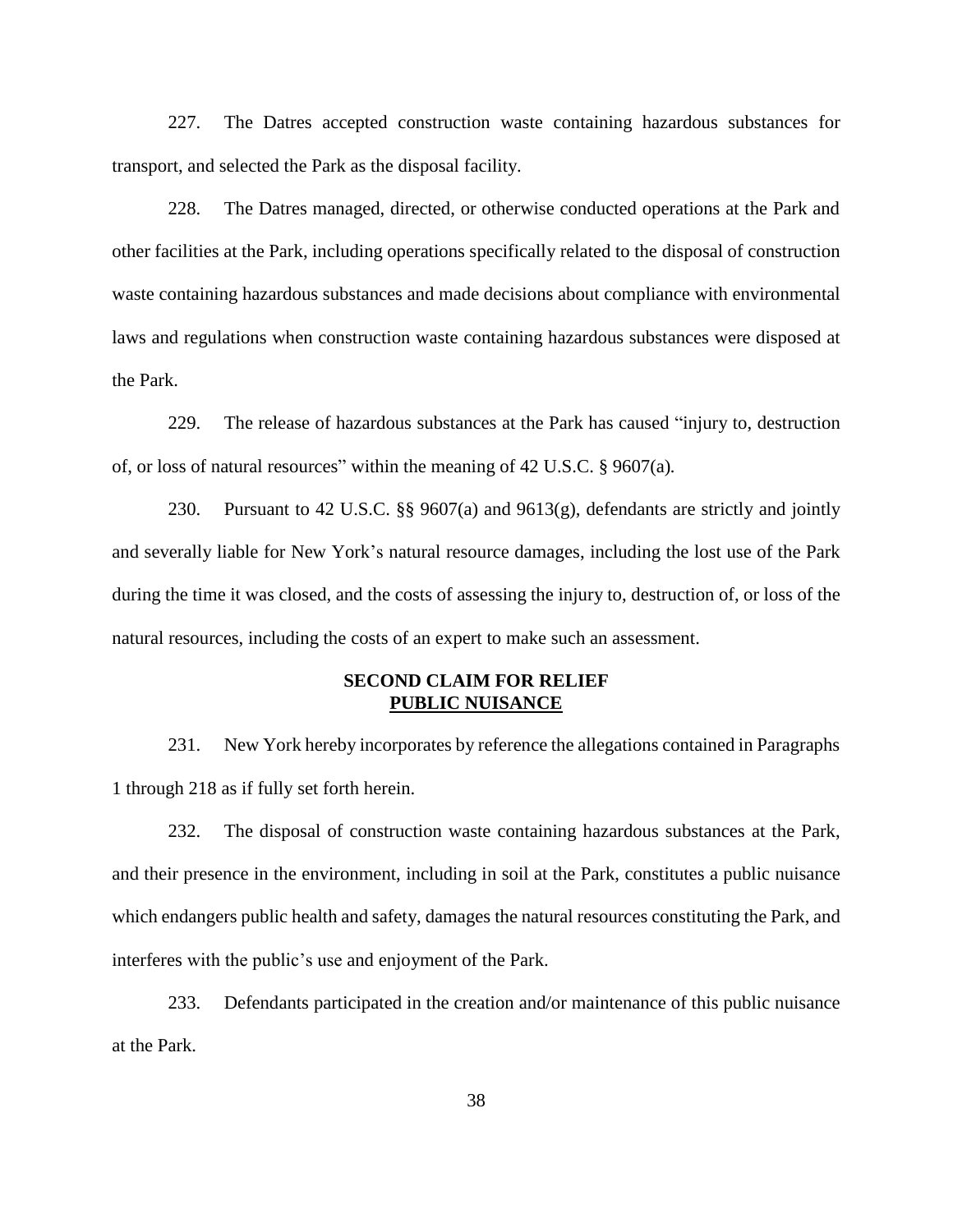234. Defendants are strictly and jointly and severally liable to New York under the common law of public nuisance and New York Real Property Actions and Proceedings Law § 841 for all costs, damages, and expenses arising from the public nuisance, including the value of the public's lost use of the Park during the time that it was closed due to the nuisance, and the costs of assessing the injury to, destruction of, or loss of the natural resources, including the costs of an expert to make such an assessment.

# **THIRD CLAIM FOR RELIEF NEGLIGENCE**

235. New York hereby incorporates by reference the allegations contained in Paragraphs 1 through 218 as if fully set forth herein.

236. Defendants had and have a duty to the public not to endanger its health or safety, injure its natural resources, and interfere with its use of its natural resources. Defendants' duty required them to ascertain whether the material that was disposed at the Park contained hazardous substances.

237. Defendants negligently caused or allowed hazardous substances to be disposed at the Park, thereby breaching defendants' duty and endangering the public's health and safety, injuring the natural resources in the Park, and interfering with the public's use of the natural resources in the Park.

238. As a proximate result of defendants' breach of their duty, the public has suffered an injury for which damages should be awarded, including the value of the public's lost use of the Park during the time that it was closed due to the disposal of hazardous substances, and the costs of assessing the injury to, destruction of, or loss of the natural resources, including the costs of an expert to make such an assessment. Defendants are jointly and severally liable for such sums.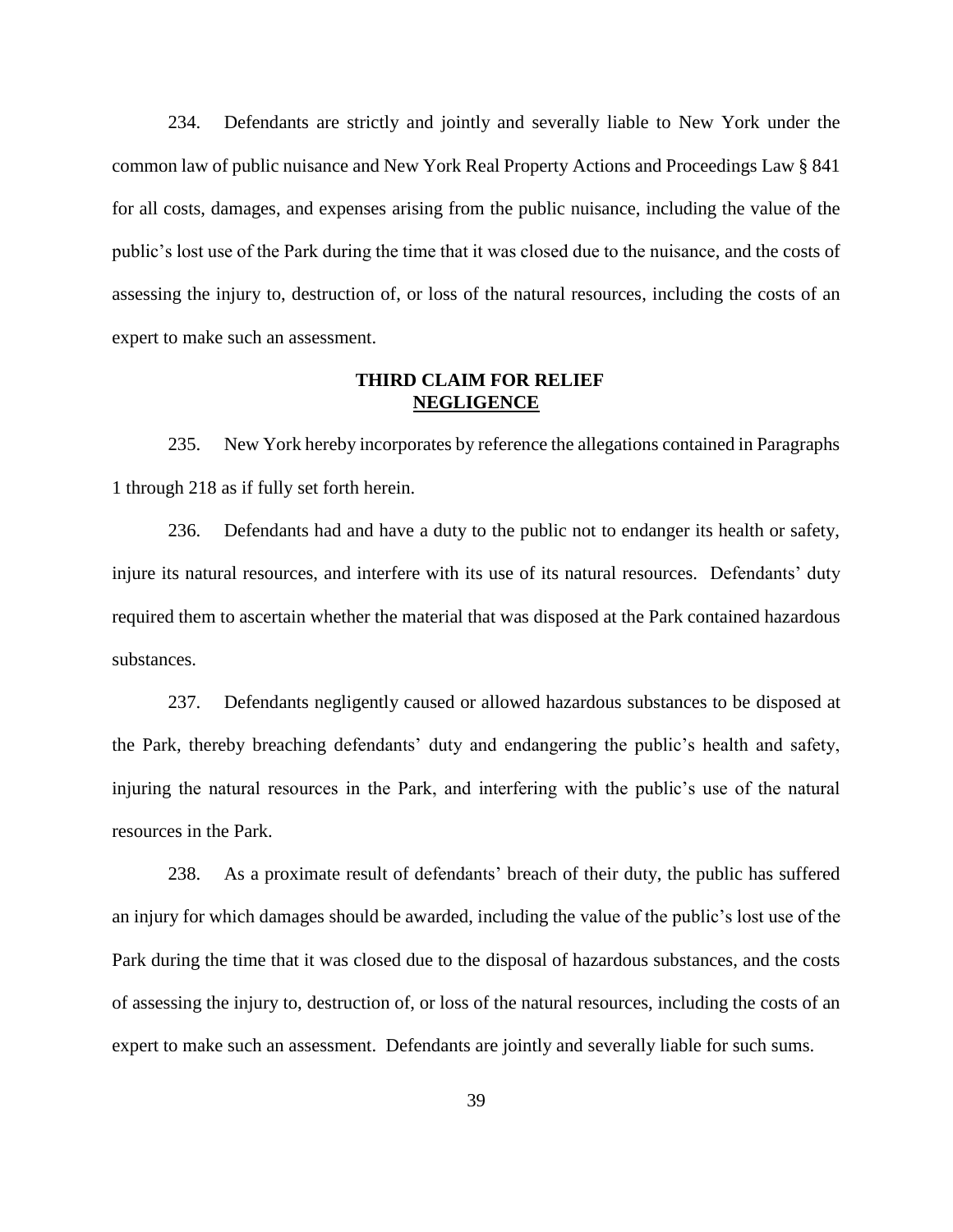#### **PRAYER FOR RELIEF**

WHEREFORE, New York requests judgment in its favor and against defendants upon each claim and requests that this Honorable Court enter judgment against defendants as follows:

1. Declaring defendants to be strictly and jointly and severally, liable to New York under CERCLA for, and awarding to New York, damages for injury to, destruction of, and loss of New York's natural resources, including the costs of assessing the injury to, destruction of, or loss of the natural resources, including the costs of an expert to make such an assessment;

2. Declaring defendants to be strictly and jointly and severally, liable to New York for the public nuisance at the Park, and awarding to New York damages for injury to, destruction of, and loss of New York's natural resources, including the costs of assessing the injury to, destruction of, or loss of the natural resources, including the costs of an expert to make such an assessment;

3. Declaring defendants to be jointly and severally liable to New York for negligence, and awarding to New York damages for injury to the public, including the value of the public's loss of New York's natural resources, including the costs of assessing the injury to, destruction of, and loss of the natural resources, including the costs of an expert to make such an assessment; and

4. Ordering such other and further relief, in law or in equity, as the Court deems just and proper.